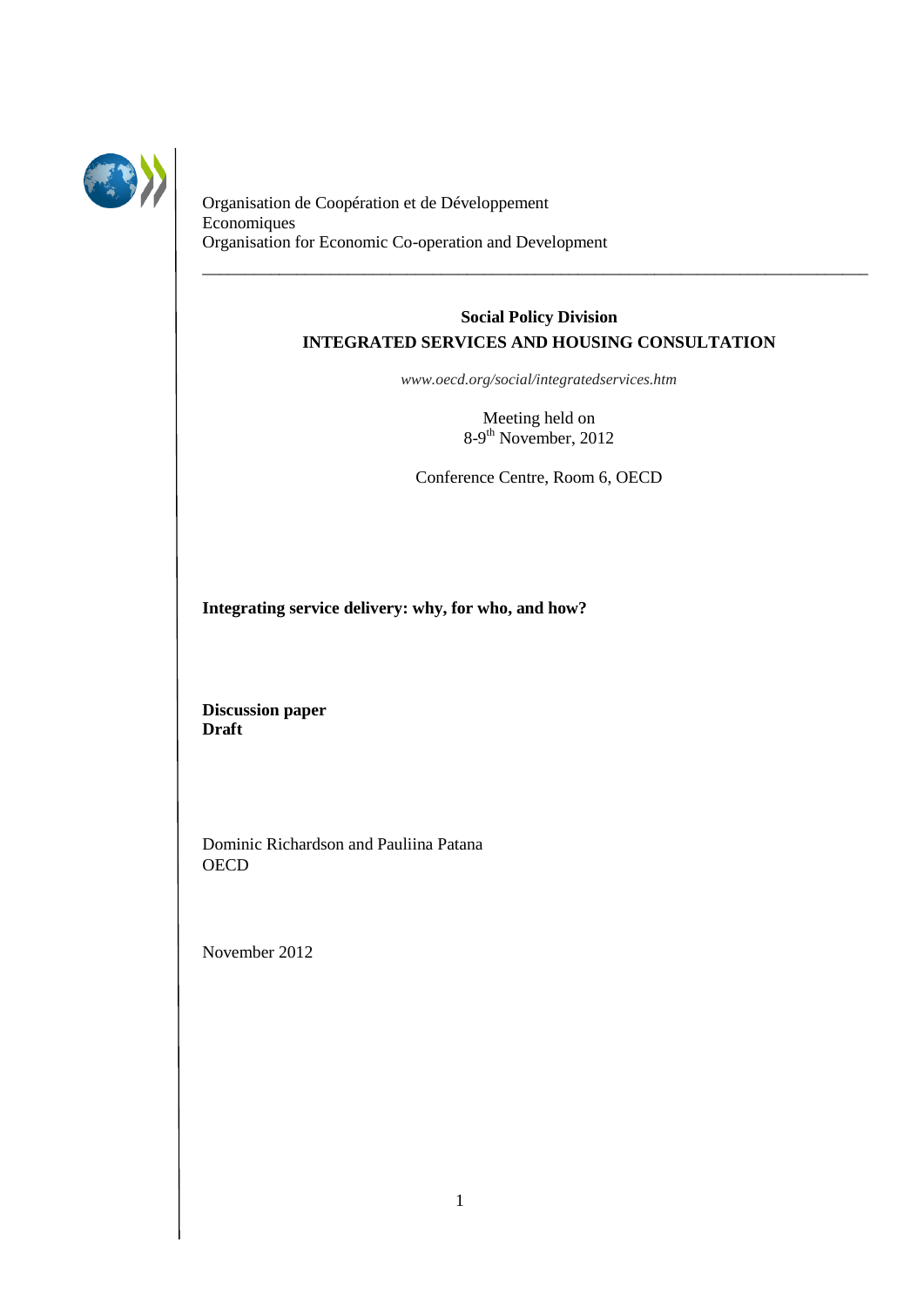# **TABLE OF CONTENTS**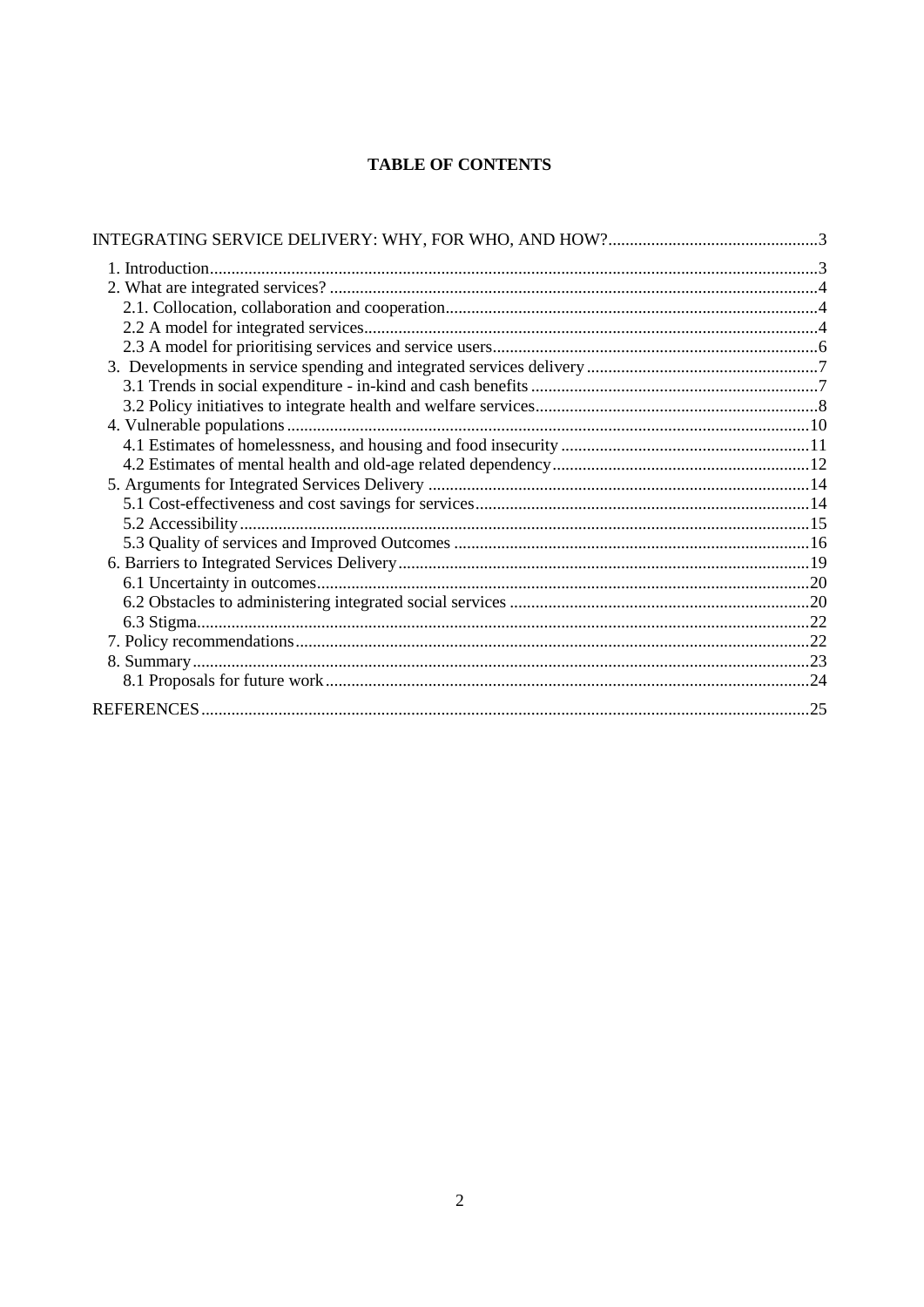# <span id="page-2-0"></span>**INTEGRATING SERVICE DELIVERY: WHY, FOR WHO, AND HOW?**

# <span id="page-2-1"></span>**1. Introduction**

1. In-kind services are increasingly a favoured tool of governments across the OECD. Over the past 20 years, total spending on social services has been steadily increasing, whereas spending on cash transfers has been stable (see Figure 3). Spending on social services is likely to continue to grow in the context of the ongoing Global Recession, as take-up of front-line social services increases. With demand rising as budgets fall, the purpose of this paper is to propose a framework for comparing integrating service delivery policies, and to open the discussion about what can be learned from ongoing examples of the integration of social services for vulnerable groups.

2. While a complete understanding of service delivery is essential to properly inform social services policy, policymakers are missing important information about the efficiencies and outcomes of service delivery. International debate around service integration, and in particular sharing knowledge about the pros and cons each country faces when delivering social services to the most vulnerable populations, is needed. Given that the goals for supporting these groups are broadly the same for governments across the OECD, all policymakers would benefit from recognising areas for efficiency in service delivery and ways to action them.

3. One key barrier to informative international debate is the lack of cross-cutting evidence on interventions for vulnerable populations. This barrier exists for two main reasons. First, a standard international definition of who is a member of a vulnerable group is lacking (DELSA, 2009). Second, there is lack of evidence on, and long-term evaluations of, integrated services delivery for vulnerable groups.

4. Summary evidence from available studies suggests that basic ways to integrate services can "organically" lead to more complex and fruitful forms of integration. Employing methods such as the collocation of service providers has led to increased collaboration among service providers, cooperation among professionals from different sectors, and efficiency. Available studies also highlight the potential gains from integration, including: the consolidation of social services to save money, improvement in the outcomes of vulnerable populations (often in need of multiple services), and job satisfaction among professionals.

5. Yet despite consensus on the need to make services more cost efficient, and although the evidence provides positive insights into what makes for efficient service delivery, this has not been translated into an international framework for analysis, information sharing or lesson drawing. To assess the relative merits of service integration cross-nationally, a framework for analysing the effective and efficient practises in social service delivery and the literature on the pros and cons of integrated service delivery, including available policy evaluations, are needed to inform the debate.

6. The paper is structured as follows: in sections two and three, this paper discusses the various forms of integrating services and introduces a model of integration for comparing international evidence, before providing an overview of trends in social expenditure on in-kind services compared to cash benefits. Section four focuses on vulnerable populations, providing estimates for levels of vulnerabilities across the OECD, and section five, by drawing from the literature and from available evaluations, raises the pros and cons of integrated service delivery. Section six provides policy recommendations based on the evidence raised in the paper. Section seven concludes with proposals for future research.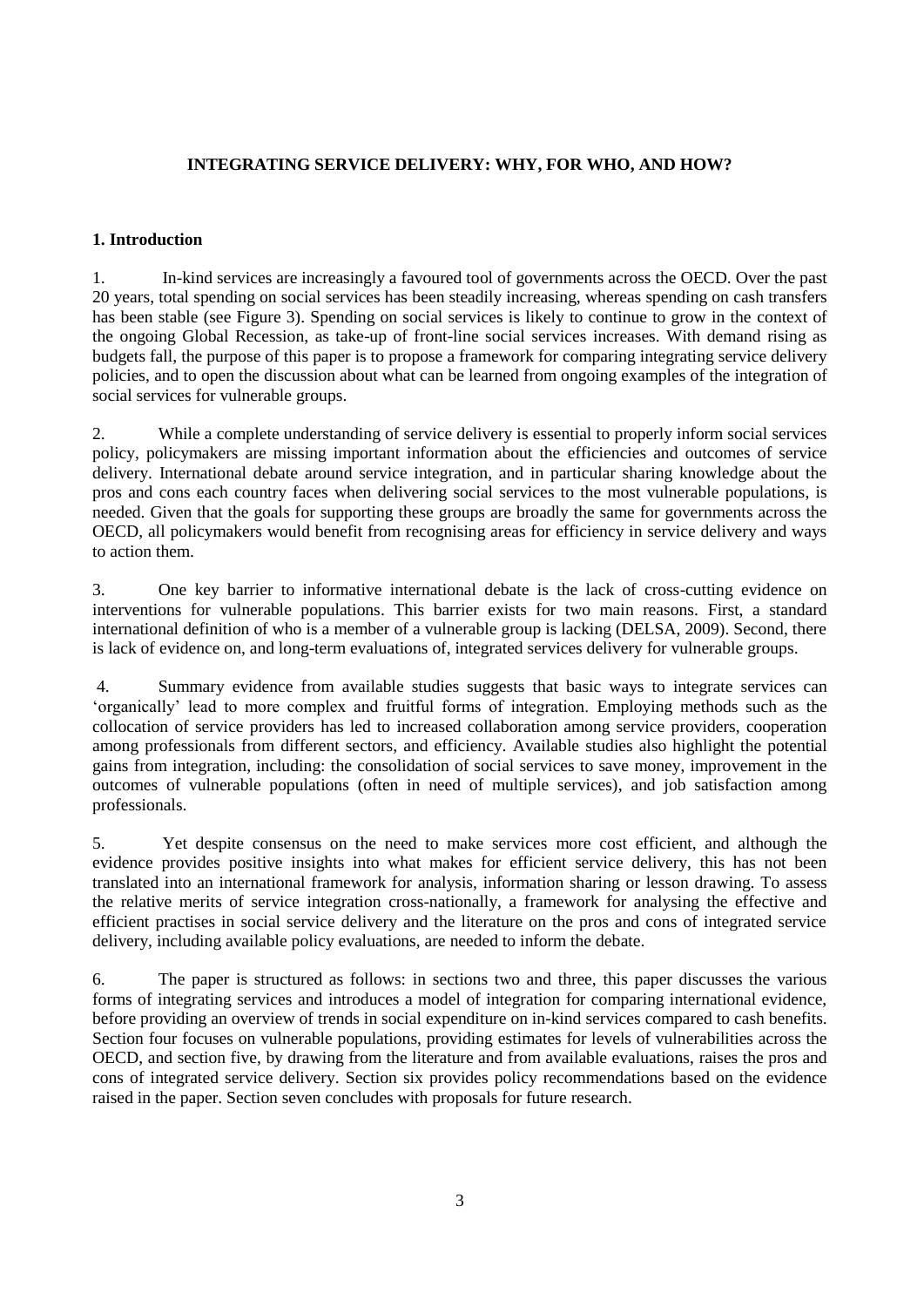# <span id="page-3-0"></span>**2. What are integrated services?**

7. In its simplest form, the term "integrated services" refers to examples of joined-up social services, for the benefit of service users or providers. A more detailed definition can be drawn from the health literature: "integration is a coherent set of methods and models on the funding, administrative, organisational, service delivery and clinical levels designed to create connectivity, alignment and collaboration within and between [different] sectors" (Kodner and Spreeuwenberg, 2002).

8. Services can be integrated either horizontally or vertically. *Vertical integration* refers to "bringing together of different levels in the care hierarchy" (England and Leester, 2005). In health care, for instance, this could mean integrating the hospital, clinical and community-based health services to ensure the continuum of care. The focus of this paper is on *horizontal integration*, which brings together previously separated services, professions and organisations across different sectors to better serve service users with multiple disadvantages and complex needs (Munday, 2007).

9. Integrated services can be delivered in many forms, depending on the extent of interaction, and the scope of support. Integration of services can happen via cooperation or communication among service providers, collaboration among professionals across different sectors, the physical or virtual collocation of complementary services, or a mix of these.

# <span id="page-3-1"></span>*2.1. Collocation, collaboration and cooperation*

10. The definition of "integration" used in this paper covers collocation, collaboration, and cooperation. Each defines integration at different levels.

11. *Collocation* refers to having all agencies in one location such as: legal services, mental health services, health services, housing services, social services or case management services (see Figure 1). Having services in one location can reduce the travel and time costs associated with take-up for service users (Sloper, 2004). Collocation also makes for easier accessibility between agencies that can help to promote collaboration among groups of service providers and professionals.

12. *Collaboration* entails a higher level of integration than collocation. It refers to agencies working together through information sharing and training, and creating a network of agencies to improve service user experience. Collaboration is a necessary step for reducing the gaps in services for service users. By sharing knowledge, agencies and professionals can improve the referral process to other services offered by the centre (Sloper, 2004). The more knowledge professionals have about the different services, the better "needs-based" recommendations are available to service users.

13. The highest degree of integration is achieved through *cooperation*. Cooperation is defined as professionals communicating *and* working together (for example "within small clinical teams or from multiple agencies") on a service user"s case (Rosenheck et al, 2003). Effective cooperation, through good communication, is central to improving service users" outcome. When professionals work well together, costs can be lowered, services are not duplicated, and the identification and response to service users" needs can occur more quickly.

# <span id="page-3-2"></span>*2.2 A model for integrated services*

14. To frame discussion of integrated services in this work, it is necessary to define a model for integrated services and associated terminology.

15. In developing a model of service integration, and importantly to assess it, it is also necessary to acknowledge the type of goals achieved by integrating services. In this work, the goal for service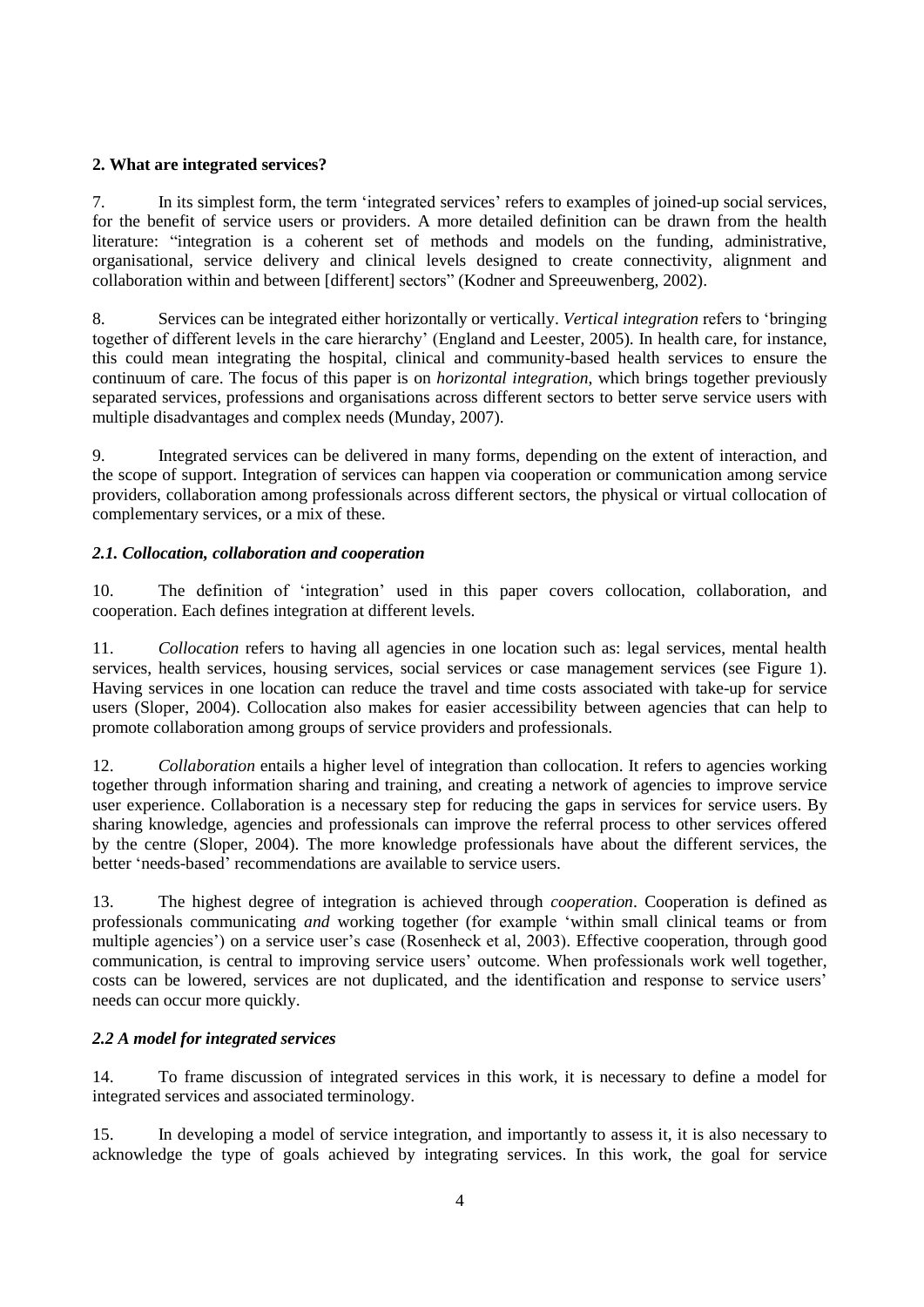integration for vulnerable users is to "enhance quality of [support] and quality of life, service user satisfaction and system efficiency for [service users] with complex, long term problems cutting across multiple services, providers and settings" (Kodner and Spreeuwenberg, 2002).

16. Figure 1 models an overarching concept of integrated services delivery. The model represents a one-stop centre where service users can access the support they need in one place. The one-stop centre can be physical, or virtual, and can be explicitly defined as "integrated" or not. In some cases this will include services that the user is eligible for, or in need of, but previously has been unaware of the possibilities of access.



#### **Figure 1: A basic model for integrated services delivery**

Service User outcomes

Source: Source: OECD.

17. The integrated services delivery model includes a number of distinct attributes, which require the following clarifications:

- The purpose of the model is to deliver output in the form of *service user outcomes*. The term "service user" is used throughout this document to describe the consumer of public services. It is used without prejudice, and refers to an individual or a family unit.
- In this integrated model, it is assumed that a service user has entered the integrated setting following the assessment of their needs from a caseworker (in Case Management Services - CMS), or via one of the service agencies (in cases where CMS is not the entry point, the term "lead agency" is used to describe the first specialist agency to which the services user presents).
- The various service agencies are all single *service providers*. The five example agencies included in the model are: Legal, Mental Health, Health, Housing, and Social Service agencies. The term 'providers' is used throughout this paper as a catch-all term to describe individual service providers, or a group of integrated service providers. The number and specialism of the agencies may change depending on the circumstances and needs of the services user in question.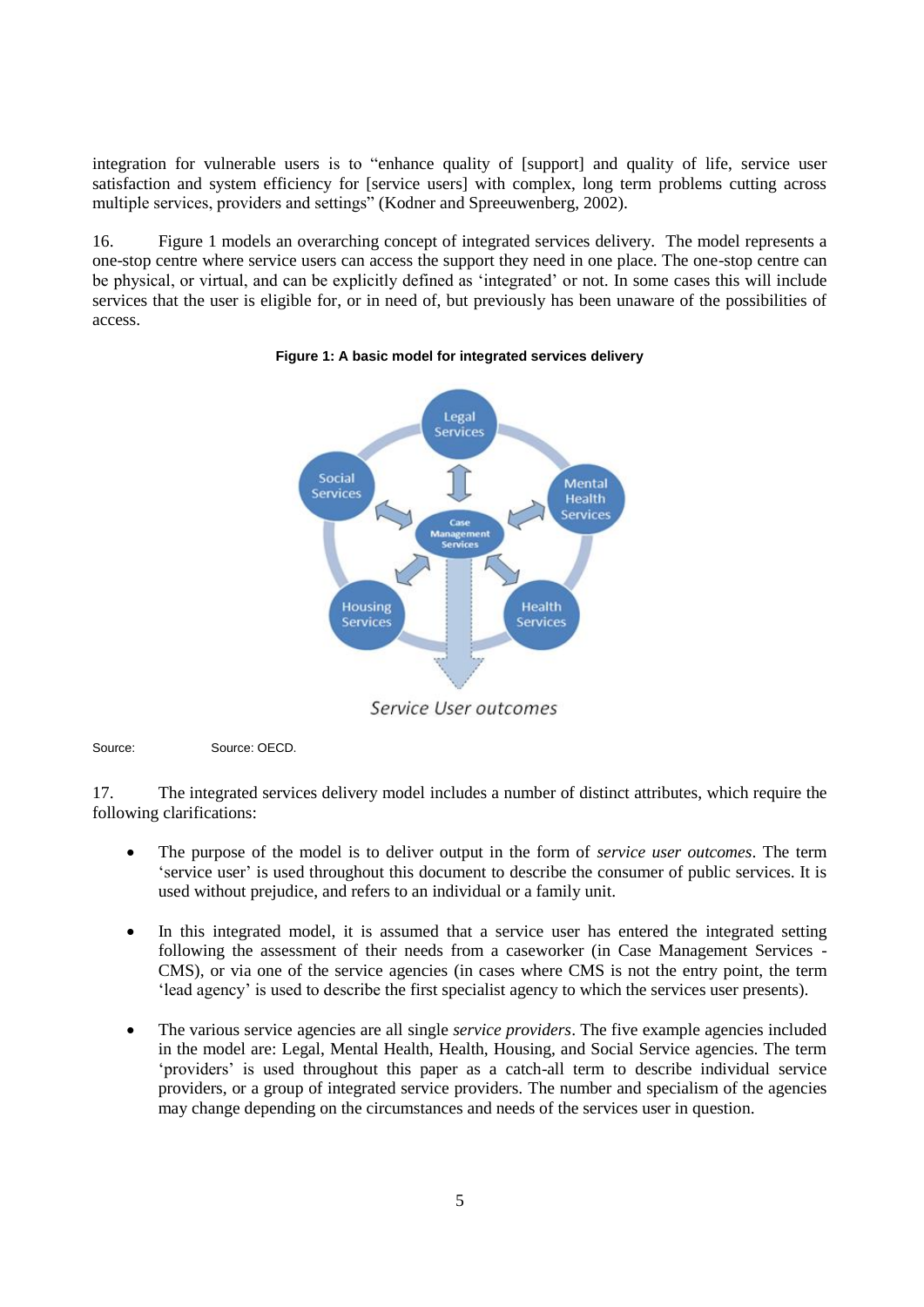- The *outer circle* represents the connection between the service providers. The circle can be used to represent the various forms of integration between service providers. Arrows within the integrated setting, going back and forth to CMS, represent the potential for service providers to share information through and with the CMS.
- At the centre of the model, the *Case Management Services* can take different forms, from an agency or individual, with an "overview role" of the interventions for the service user, such as a case worker assigned to represent the service user in the delivery process. The CMS, agency or individual, can actively manage the integration (whether it is simple cooperation, collaboration, collocated service, or a mix of all of these). The CMS may also take the form of an information exchange system (i.e. computerized closed-network for data sharing), designed as an information sharing hub at the centre of a service "network".

18. In practise, to meet the defined goals of service integration, this model would have to be adjusted to account for the specific country settings including variations in service demand, public administration and expenditure levels.

# <span id="page-5-0"></span>*2.3 A model for prioritising services and service users*

19. Models of integration provide a framework for understanding how services can be linked to service users, but they do not provide an insight regarding the questions of who should receive the services as a priority, and in what order, and how these two issues might interact. For that reason, theoretical models, outlining the prioritisation of services for different vulnerable groups, are needed to complete the picture.

20. The OECD"s first Expert Consultation on Integrated Service Delivery will focus on people with very high needs, but when comparing these groups *by vulnerability*, it should be appreciated that the prioritisation of services in a schema of necessary services is likely to be different. As an example of how this might work, Figure 2 illustrates differences in four vulnerable populations from the perspective of services required (the numbers 1 to 5 order services by priority). In each case, housing supports may be necessary, but they are positioned in a different order of priority in each context.



# **Figure 1: The role of housing services in integrated services for vulnerable populations**

# Source: OECD.

21. This model highlights the need for a distinction to be drawn between the order of service delivery and the desired outcomes for different service users. Using the example of vulnerable families, and the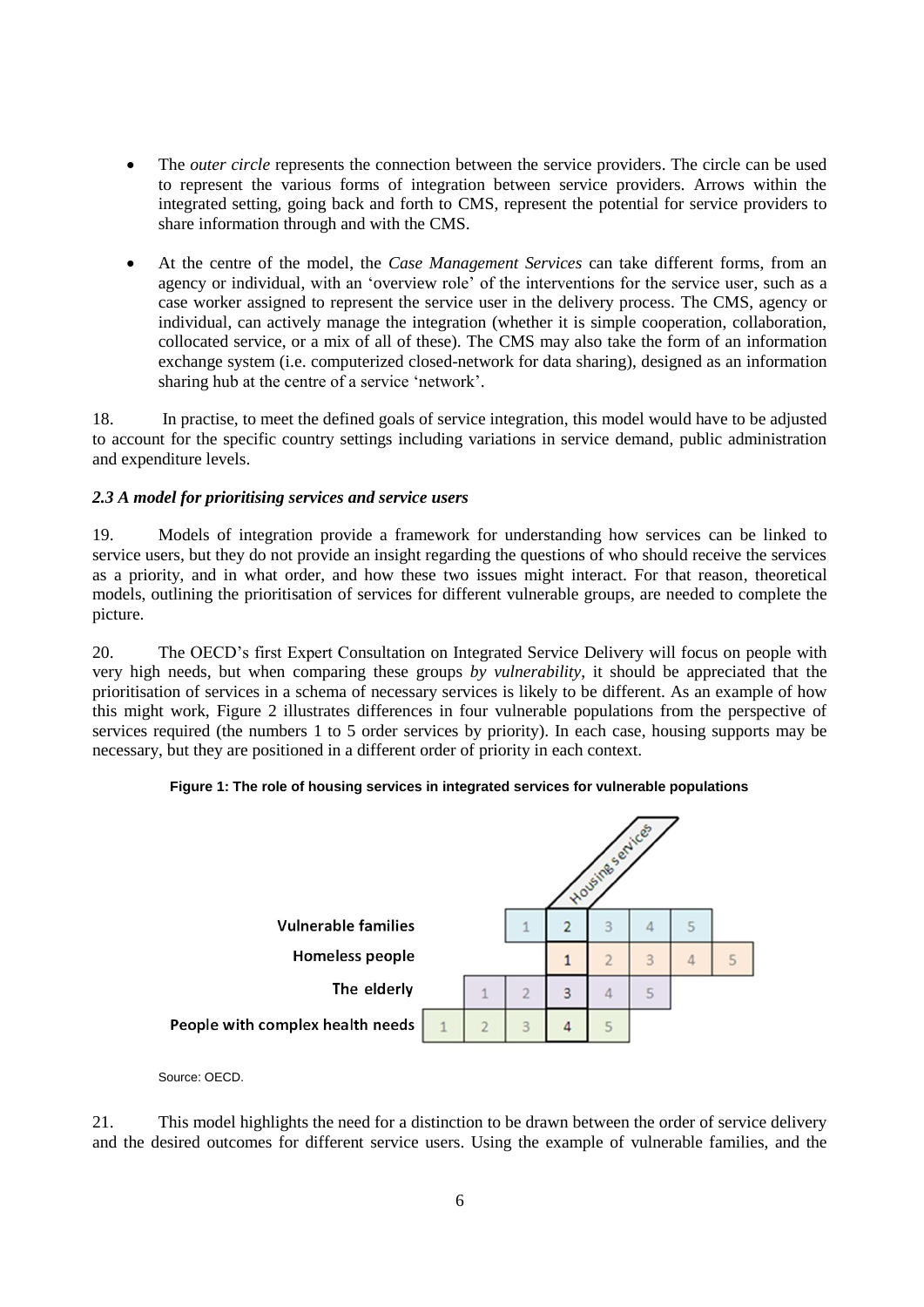services they require, it might be the case that the ultimate goal for the user is to achieve self-sufficiency through employment. To achieve this might mean delivering housing, health and education services, in an integrated way and in advance of employment supports.

22. For the purpose of this work, and to help interpret the differences in service delivery and access *by stages of need,* a distinction needs to be drawn between services delivery for the same vulnerable groups in terms of services for prevention and services for treatment.

23. When service users present for their first service, providers first become aware of the extent of their needs. In the case of the most vulnerable populations, this first service is often a service designed for emergency treatment – to help the service user meet basic needs (health, housing, or basic material goods such as food). The emergency services are likely to be the most costly, insofar as they will require treatment of acute need, delivered first as a matter of priority. Following the emergency service, providers may want to help the user access further services in support of self-sufficiency or dependency. These second stage interventions can be interpreted as preventative interventions, designed to avoid repeat visits to emergency treatment services (such as hospitalisation, prison, or emergency shelter), or in earlydiagnosis, or early-intervention, designed to prevent emergency service use altogether.

24. In further discussion, *priority services* will refer to those which are deemed necessary to meet basic needs, and provided immediately. *Supportive services* will refer to those delivered as a secondary priority for the service users, and as self-sufficiency focused, in order to prevent repeat demand for priority services.

# <span id="page-6-0"></span>**3. Developments in service spending and integrated services delivery**

25. Although the discussion of service integration itself is new at the international-level, there is evidence to show that the use of in-kind services across OECD countries has been steadily increasing over three decades. Moreover, the integration of social welfare policies is not new. From integrated employment and welfare services for the unemployed across many countries, to health and welfare services for young families (birth grants in Hungary and previously in the United Kingdom, and immunisation allowances in Australia [OECD, 2011]), cash and service combinations may offer some good examples for integrating multiple services. Below, following a brief look at public spending trends, working examples of integrated social services policies are introduced.

# <span id="page-6-1"></span>*3.1 Trends in social expenditure - in-kind and cash benefits*

26. Figure 3 below provides an overview of trends in social expenditure on in-kind and cash benefits between 1980 and 2007. Within the last three decades, there has been a clear increase in total public spending on in-kind services in comparison to cash benefits, and in particular as regards to spending on families where there is a clear convergence across OECD countries. Housing spending overall has been increasing, whereas spending on drug and alcohol rehabilitation services – for the ten countries with data – has fallen.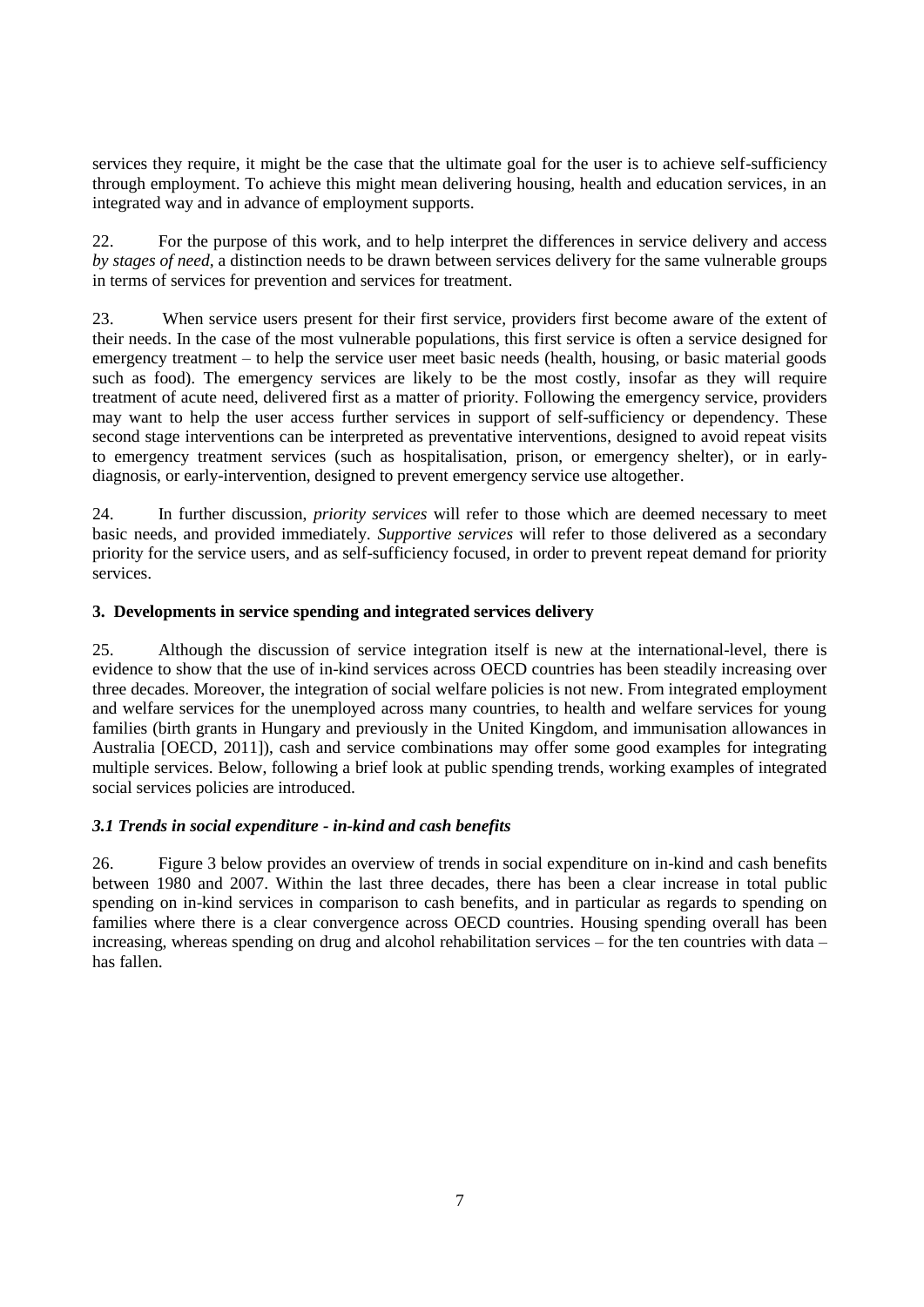### **Figure 3: Trends shows increases and convergence in service spending on families, the elderly and in total**



#### Trends in average public spending, by cash (dashed line) and in-kind (solid line) with standard deviations (shaded area), 1980-2007

Note: Public spending standardized in relation to 1980 levels. Shaded area represent +/- 1 standard deviation relative to spending in that year. Since 1997, and fuller access to education spending data, there is a fuller inclusion of pre-school / childcare spending data. Data on housing does not include Chile, Korea, Japan and the United States. Data on rehabilitation of alcohol and drugs abusers is available for 10 countries: Austria, Belgium, Czech Republic, Finland, Greece, Hungary, Iceland, Slovenia, Spain, Sweden and the UK.

Source: OECD Social Expenditure database, 2012.

### <span id="page-7-0"></span>*3.2 Policy initiatives to integrate health and welfare services*

27. As a consequence of the increase in spending on in-kind services, growing focus has been placed on effective, and integrated, service delivery by governments within recent years: integrated approaches to the delivery of services have already been implemented in several OECD member states.

28. *Community Links* in New Zealand, delivered by the Ministry of Social Development, offers income support and employment assistance to disadvantaged job seekers (New Zealand Ministry of Social Development, 2012). The Community Links model relies on collocation of social services such as housing, health, financial assistance or legal and family services, which are provided by governmental and nongovernmental organisations. Community Links operate as "one-stop centres", which aim to provide clientcentred integrated services by providing shared resources for the community, and common staff areas to enhance joint working in providing support for clients (Work and Income, 2012). According to an evaluation carried out by the Centre for Social Research and Evaluation, Community Link has led to improvements in efficiency and coordination in service delivery, and based on these positive outcomes, the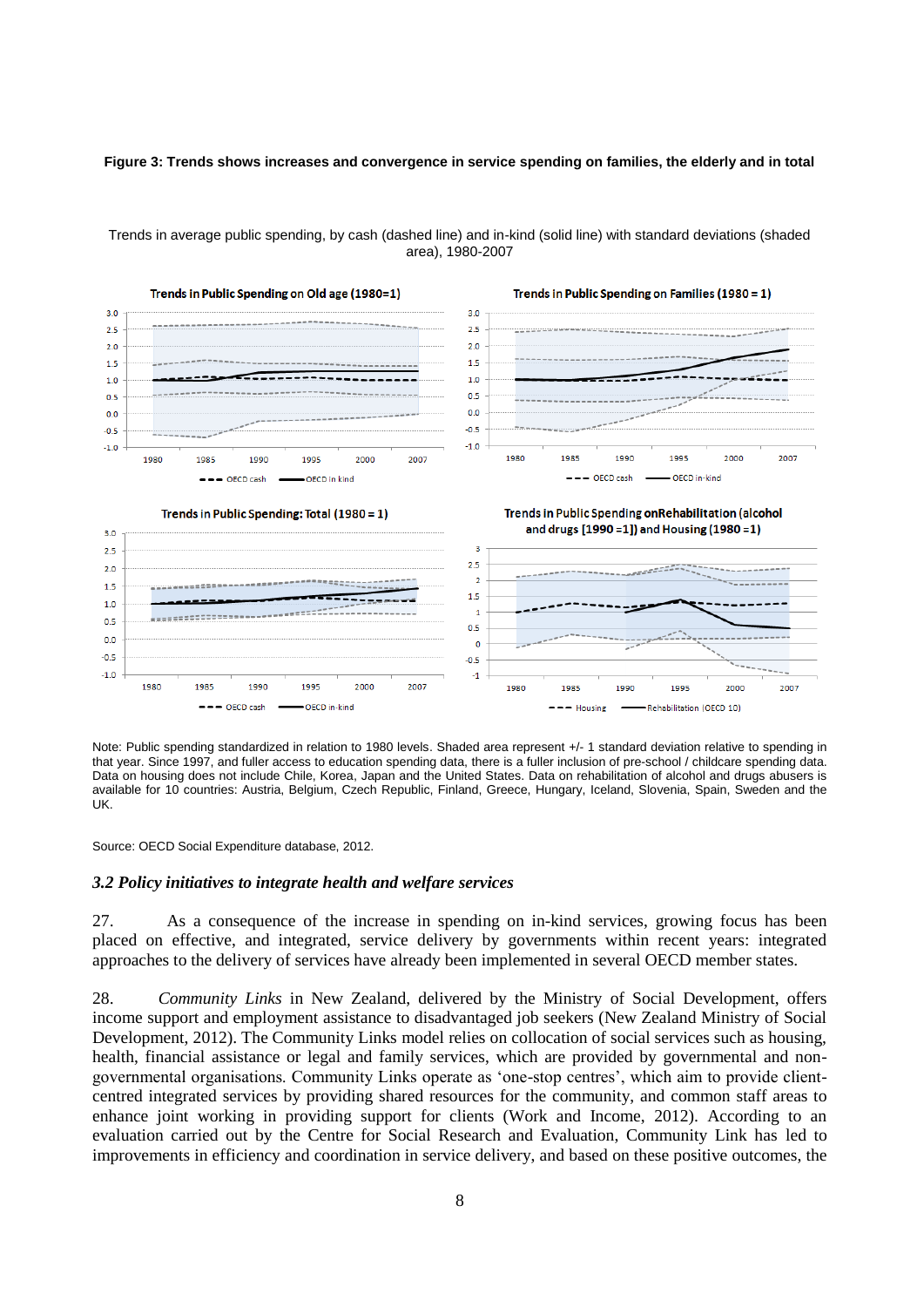Ministry of Social Development has committed to widening access to these integrated services by establishing more Community Link centres (New Zealand Ministry of Social Development, 2010).

29. The *Stronger Families and Communities Strategy* in Australia is an initiative that facilitates and encourages collaboration between service providers, community members, non-government organisations, businesses and all levels of government to enable communities to tackle their own issues at a local level. The idea behind the initiative is, that providing funds to help coordinate effort in local communities across community services, education, health and other sectors and across various government initiatives, will strengthen both families and communities (Australian Government, 2009). The Communities for Children initiative is funded under the Stronger Families and Communities Strategy and is a place-based response to programme management and service delivery that focuses on children up to five years old and their families, with a particular focus on prevention and early intervention. Service providers are brought together under a lead non-government agency that oversees wide community consultation with the aim of developing solutions to address locally identified needs (e.g. parenting, family relationships, education, health, crime, problems with gambling and suicide prevention) (Lewis and Taylor, 2005). Evidence from a short-term evaluation of Communities for Children suggests that the initiative has had some beneficial effects, albeit to a limited extent. Positive outcomes included fewer children in jobless households, parents feeling more effective in their roles and having better parenting practices. Moreover, there were positive impacts among the most vulnerable, such as improvements in "children"s early receptive vocabulary and verbal activity", decreased unemployment rates and mothers" increased community involvement (Australian government, 2009).

30. The *Co-location Fund* in the United Kingdom is a cross-government initiative that provides funding for capital projects to enable the collocation of two or more services for children, young people and families. The fund enables an integrated delivery of services that contribute to improving outcomes for local children, young people and families (including reducing inequalities) (Atkinson, 2009), as well as improve access for service users and assist integrated working between professionals. The co-location fund supports projects on sites where universal services are already located, such as schools and primary health care services, which enable simple and direct access to services for children and families (UK Department for Education, 2012c).

31. *Sure Start* in the United Kingdom is a government initiative providing a wide range of services to pre-school children and their families from disadvantaged neighbourhoods. The purpose is to improve early education, childcare, health and family support by developing outreach and community services for families with children from pregnancy up to age of fourteen, or sixteen for children with disabilities (integrated services for young children and families include advice on health care and child development, play schemes, parenting classes, family outreach support and adult education and advice). Sure start Children Centres are funded through the Early Intervention Grant (non ring-fenced grant that aims to support services for children, young people and families) (UK Department for Education, 2012a). A national evaluation (assessing child and family functioning when children were 7 years old as well as the change in functioning from age 3 to 7) found that the Sure Start Children"s Centres have had some positive impacts on maternal well-being and family functioning, regardless of the level of family deprivation. These beneficial effects appeared to apply to all SSCC areas (UK Department for Education, 2012b).

32. The *Head Start* programme in the United States targets low-income children and their families from birth to age five. It is a federal programme that offers services including health, nutrition, education and parent involvement services, designed to promote the school readiness of low-income children "by enhancing their cognitive, social, and emotional development and supports children"s growth in several domains" (language and literacy; cognition and general knowledge; physical development and health; social and emotional development; and approaches to learning) (the Office of Head Start, 2012). Many Head Start programmes also provide Early Head Start, which is a community-based programme targeting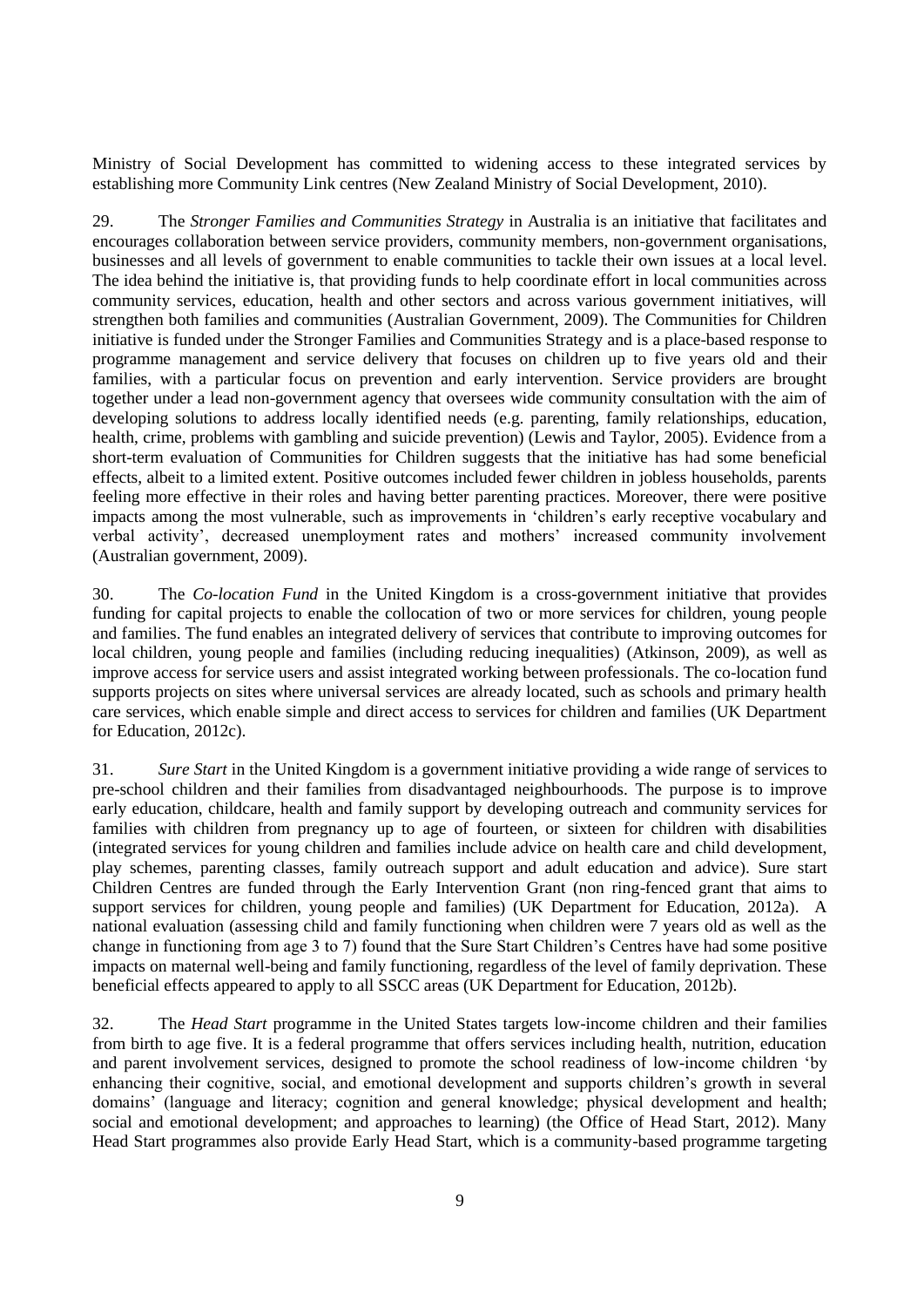newborns, pregnant women and their families whose income is below the federal poverty level. Agencies that are granted funding by the Office for Head Start must provide the services as described in the Head Start Performance Standards and in accordance with the Head Start Act of 2007. The Head Start programmes reach over a million children every year across the United States. Nearly 30 million disadvantaged children and families have received these comprehensive services since 1965 (the Office of Head Start, 2012). According to a national research project, access to Head Start has resulted in positive outcomes in parenting, health and cognitive domains for 3 and 4 year-old children. By first grade, however, there is little evidence on the beneficial effects of access to Head Start for the programme population as a whole (U.S Department of Health and Human Services, 2010).

33. *Best Start* in Australia, initiated by the Victorian government, targets children ages birth to eight and aims "to improve the health, development, learning, and wellbeing of all children" by supporting communities, parents and service provider to meet the local needs and to improve universal early years services (Victorian Department of Education and Early Childhood Development, 2012). Best Start has a strong emphasis on prevention and early intervention, is designed to enhance access to child and family support as well as to health services and early education, and should result in 'improvements in parents' capacity, confidence and enjoyment of family life and communities that are more "child and family friendly" (Victorian Department of Education and Early Childhood Development, 2012). Developing strong cross-sectoral local partnerships, and integrating existing services, are central to achieving these goals. As reported in a state-wide evaluation, Best Start sites have been shown to be successful in enhancing community engagement through partnership arrangements, and have been recommended for extension into other vulnerable communities (Victorian Department of Education and Early Childhood Development, 2006).

34. *Dream Start* in Korea offers services for the growth and development of low-income children (up to 12 years of age) and their families. Dream Start centres focus provision to areas where the proportion of vulnerable families and children is high. They aim to adopt a local, "whole family" approach instead of only concentrating on children"s needs by providing case-by-case integrated care management. Integrated services provided include health care, social development, family support and education (Korean Ministry of Health and Welfare, 2012). In 2010, there were 100 Dream Start centres providing these services in Korea (Dream Start, 2012).

35. The Finnish Social Insurance Institution (SII) provides *Maternity Grants* in the form of a maternity package (contains child care items) or as cash benefits (140 Euros tax free in 2012) to expecting mothers, and in doing so integrate health and welfare services. Expecting mothers (who need to be residents in Finland and be covered by the Finnish Social Insurance System) may obtain the Maternity Grant after at least 154 days of pregnancy and after undergoing a medical examination at a maternal welfare clinic or a doctor's office before the end of the fourth month of pregnancy (Finnish Social Insurance Institution, 2012).

### <span id="page-9-0"></span>**4. Vulnerable populations**

36. Although integrated service delivery can be applied in any welfare settings with multiple or complementary needs (see section 3.2), the people who are most likely to benefit from integrated service delivery are those with multiple disadvantages and complex needs. With the purpose of identifying the potential demand for integrated services, now and in the future, this section focuses on vulnerable populations, providing estimates on the level of vulnerabilities across the OECD.

37. The term "vulnerable populations" refers to people or households who live in poverty, or who are confronted with life situations that increase the likelihood of extreme forms of poverty (DELSA, 2009).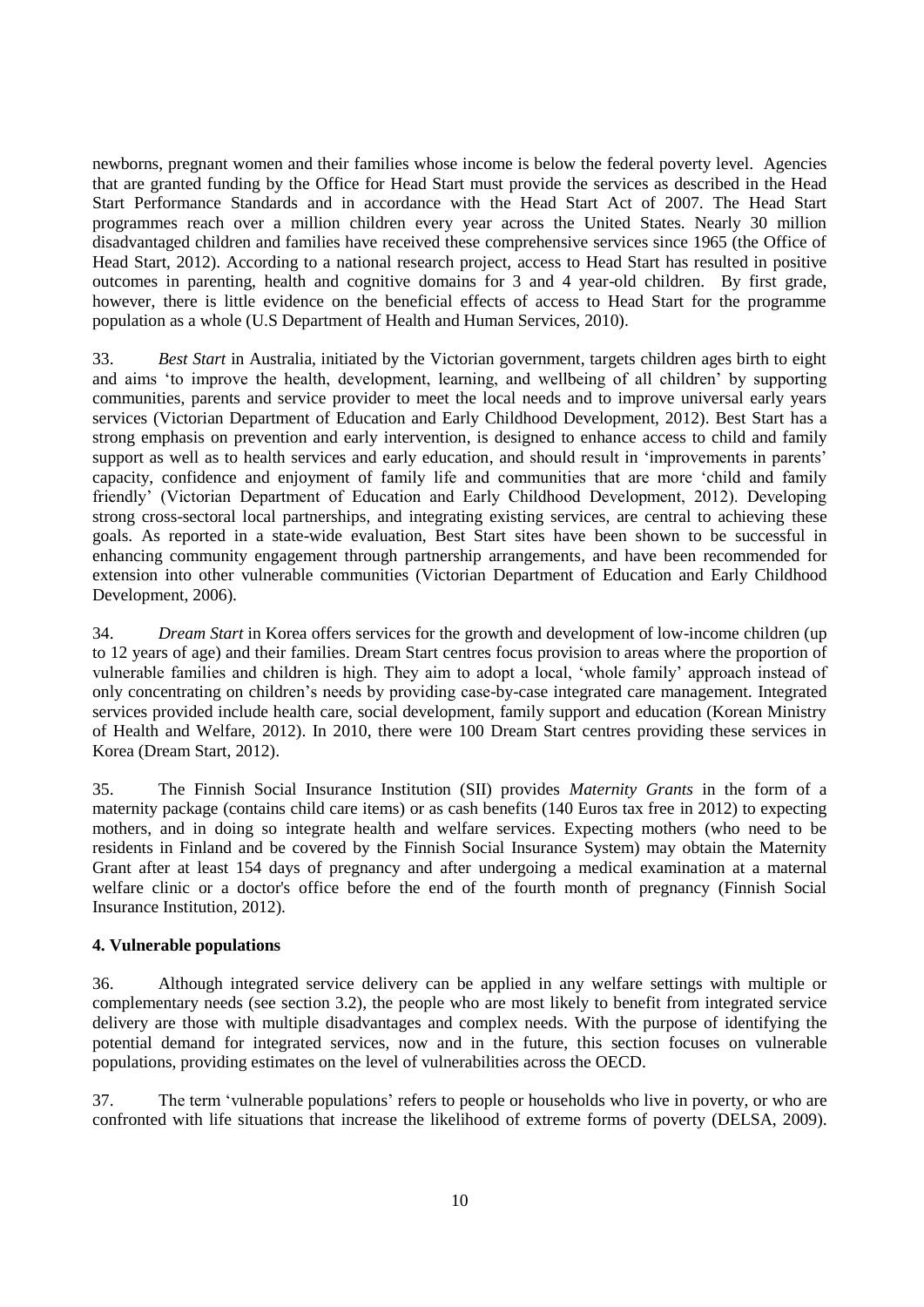These populations often face multiple risks and can require a range of services, from low-cost interventions such as food parcels, to more costly interventions such as housing, or mental or physical health care.

38. To tackle vulnerability, services focused on the vulnerable populations should strive to reduce the living standard gaps between the average population and the services users; this can be done via prevention or treatment. In regards to priorities for improving living standards of vulnerable populations, stability in housing, health, material conditions and food security are likely to be amongst immediate goals. As stated in the UN Universal Declaration of Human Rights, under article 25.1, "Everyone has the right to a standard of living adequate for the health and well-being of himself and of his family, including food, clothing, housing and medical care and necessary social services, and the right to security in the event of unemployment, sickness, disability, widowhood, old age or other lack of livelihood in circumstances beyond his control." For the most vulnerable in society, there is inevitably a two-stage process in meeting needs. Once the basic needs are satisfied, service providers can focus on supporting the service user to become self-reliant and develop independency.

### <span id="page-10-0"></span>*4.1 Estimates of homelessness, and housing and food insecurity*

39. The homeless population is clearly a vulnerable population that would benefit from multiple interventions, and therefore integrated services. A review of the Social Policy Working party (DELSA, 2009) attempted to compare recent estimates of homeless populations across OECD, and clearly showed that definitions and surveying techniques (street counts or administration data; by city, region or country) made these data broadly incomparable.

40. Nevertheless, despite cross-country comparison being impossible, recent evidence from different OECD countries has shown that comparison across time in different settings is possible, and this shows an increase in homelessness. Evidence from Seoul in Korea, England and the United Kingdom, and New York in the United States, has shown that the period spanning the financial crisis has seen large increases in the homeless population. The homeless population in Seoul, for instance, has increased as much as 67% within the last two years<sup>1</sup> (Chosun, 2012) compared to a rise of 24% of children in homeless shelters in New York since July 2011 (Gabbatt, 2012). The number of rough sleepers in England, on the other hand, has risen by 23% in past year (Ramesh, 2012a), whilst the number of homeless families in temporary B&B accommodation increased by 44% in the UK as a whole (Ramesh, 2012b). There is evidence in England that this increase in homelessness is being discussed by groups providing health and mental health services for the homeless, and not simply seen as an issue for housing providers.

41. Cross-country comparisons are however possible for estimates of housing insecurity and food insecurity, taken from the Gallup World Poll. Figure 4 below provides an estimation of the level of vulnerability in OECD countries by looking at people"s ability to meet two basic needs, food and shelter, within the past year. On average, 10% of people reported having troubles affording shelter, whilst the corresponding share for food was 13% across the OECD. These proportions vary widely across the member countries: for instance, in 2012, over 25% of people reported having had difficulties affording shelter in Turkey, Korea, Estonia and Mexico, compared to only 3% in Denmark, Germany, Sweden and Luxembourg. The share of people not having enough money for food, on the other hand, was as high as 39% in Mexico the same year. When looking at variations in these figures between 2006 and 2012, some countries have seen significant increases in the number of people not being able to afford food or shelter since 2006, whilst in others these shares have decreased. Notably, for Greece the rates of vulnerability on food measures have doubled, and for housing vulnerability have tripled. Finally, despite sharp, and contradictory results for New Zealand and Poland, overall correlations between the waves of data are strong: the Pearson R<sup>2</sup> for shelter (2006 to 2012) = 0.59; and for food (2006 to 2012) = 0.79.

 $\overline{a}$ 

<sup>&</sup>lt;sup>1</sup>It must be noted that more surveyors were used in Seoul to conduct a more comprehensive investigation.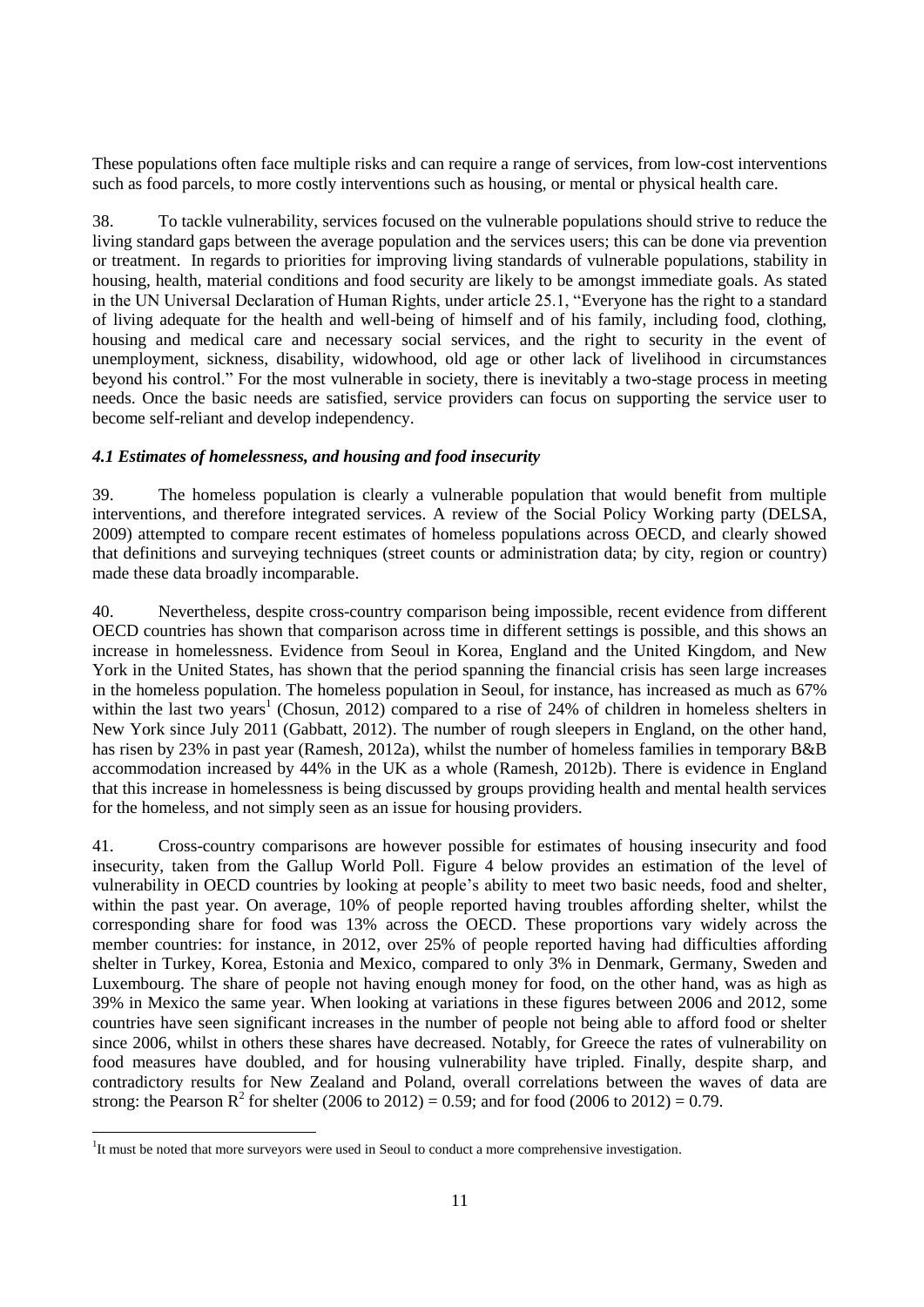



Source: Note: The Gallup World Poll was conducted by telephone in approximately 140 countries in total, and all OECD countries, using a common questionnaire translated into the main national languages. Samples are nationally representative of the resident population aged 15 and over in the entire country, including rural areas in most cases. Sample sizes are limited to around 1 000 persons in most countries (exceptions include Iceland and Luxembourg [c. 500]; Japan and New Zealand [c. 750]). Data for Germany and Japan are the average of four quarterly samples. Latest data for Norway and Iceland available from 2008. For Iceland, no data available for 2006.

Source: Gallup World Poll, 2012

### <span id="page-11-0"></span>*4.2 Estimates of mental health and old-age related dependency*

42. Although estimating the true proportion of persons with mental health disorders across countries is a difficult task (DELSA, 2009), it is possible to look at changes across time within countries. Using data on disability benefit receipt, evidence shows that spending on people with mental disorders in a number of OECD countries has increased in recent years (OECD, 2012). Moreover, since the mid-1990s, the proportion of disability benefits granted for people with a mental health conditions has increased (Figure 4).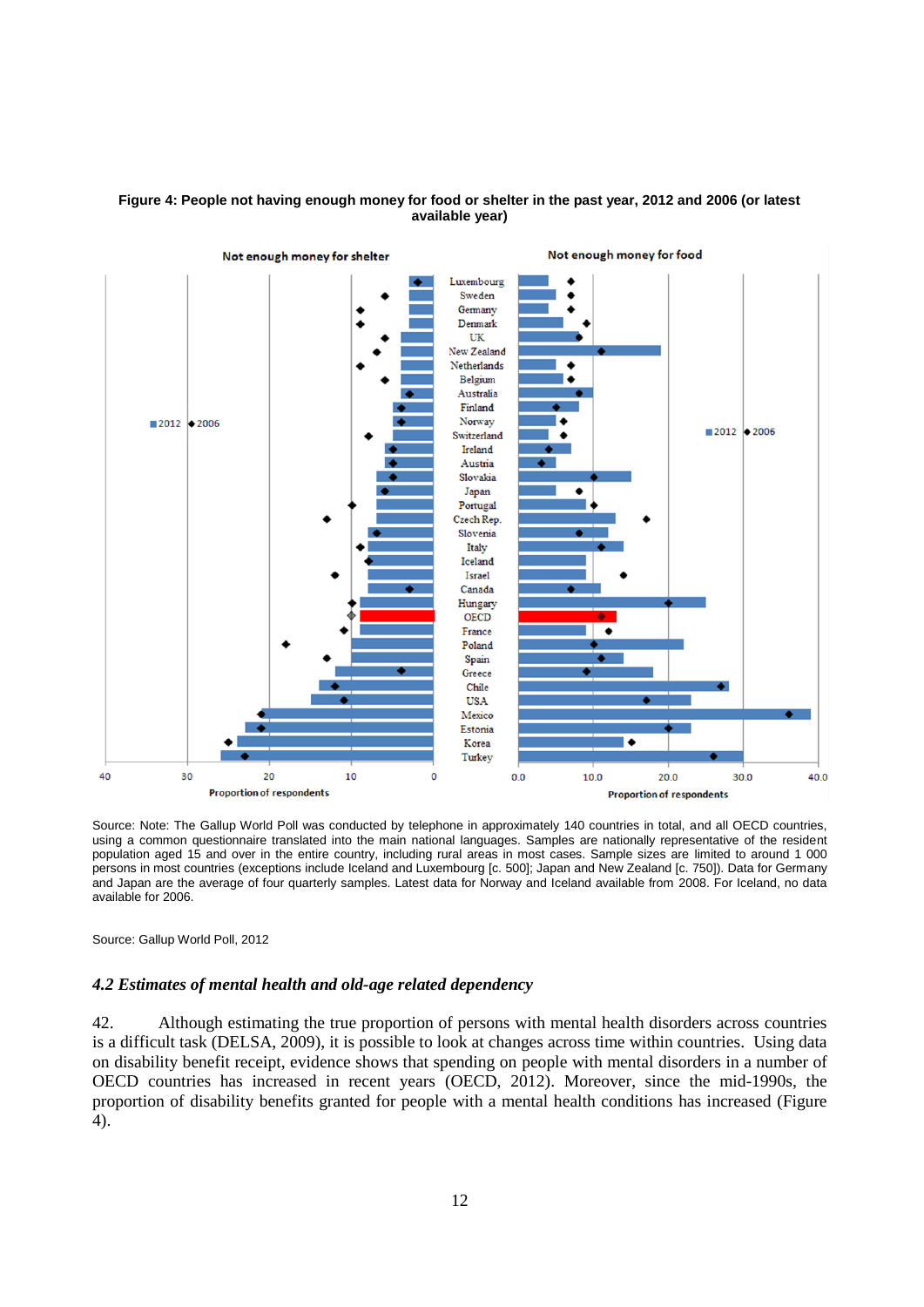#### **Figure 5: Newly granted disability benefits for people with a mental health condition\* as a proportion of all disability benefit grants in selected OECD countries, mid-1990s and latest available year**



Source: Note: Data on mental health conditions include mental retardation/intellectual disability, organic mental disorders and unspecified mental disorders for: Austria, Belgium, Sweden and the United States (of which mental retardation/intellectual disability, accounts for 4.6% of the total inflow in 2006). Data for Australia include organic disorders and Switzerland mental retardation

Source: OECD (2012), Sick on the Job? Myths and Realities about Mental Health and Work, Mental Health and Work, OECD Publishing.

43. Findings from a recent OECD study indicate that the rise in the share of disability benefit claims due to mental disorders may be largely explained by two factors. First, it appears that people with comorbid conditions increasingly take mental disorder as "the primary cause for incapacity". And second, given that mental illnesses are more often viewed as disabling, claimants with mental disorders are more often granted a full benefit, their claims are less frequently denied, and they are less likely to move off benefits than those with somatic conditions. Because members of this group tend to be less likely to reenter the labour market at the time of the claim (for further details, see OECD, 2012 Chapter 4), the coordination of services across different sectors is central to bringing down the spending on disability benefits and to providing effective support for people suffering from mental health disorders. For example, there is evidence that integrated clinical and vocational services lead to better employment outcomes (OECD, 2012).

44. Finally, there are future challenges for service delivery in terms of the growing elderly population, that is likely to bring with it increases in chronic conditions and health expenditure, as widely acknowledged by governments in OECD member states. Indeed, by 2050, the dependency ratio is projected to increase in all OECD countries (Figure 4). In the majority of OECD countries, the share of dependent population is likely to rise over 40%, and almost as high as 50% in Japan, Korea and Italy.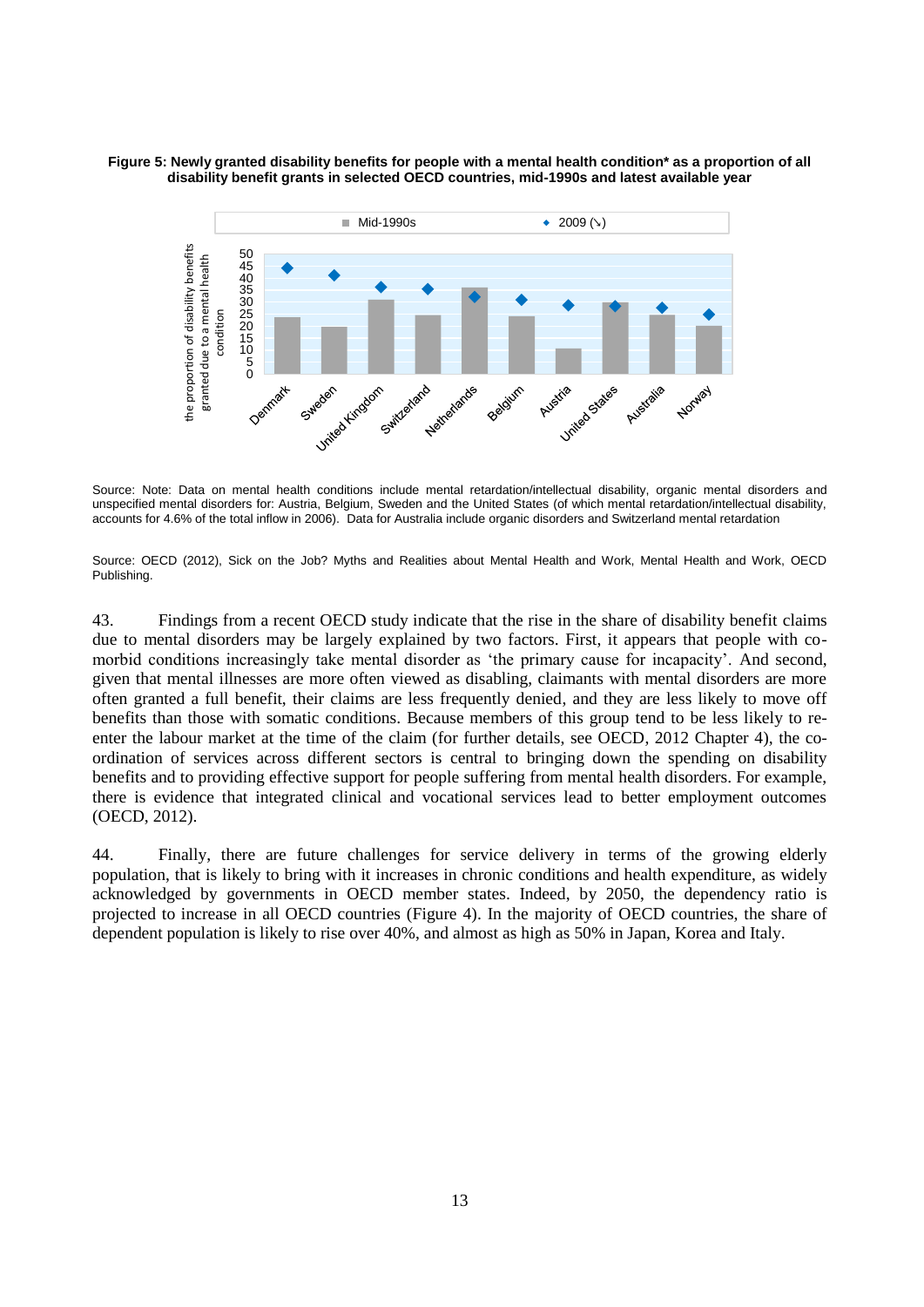

**Figure 2: Share of dependent population as a percentage of the total population**

Source: OECD database 2012

45. As illustrated above, a significant proportion of the population across the OECD experience some type of vulnerability, and in each case there is evidence of growth in these populations (homelessness, mental health, and the elderly) which calls for a profound reflection on innovative and integrated care delivery solutions to efficiently address their needs.

### <span id="page-13-0"></span>**5. Arguments for Integrated Services Delivery**

46. Drawing on evidence from the available literature, this section looks at the main benefits of integrating services, such as cost-effectiveness, accessibility and quality of services for both service users and providers.

### <span id="page-13-1"></span>*5.1 Cost-effectiveness and cost savings for services*

47. Cost-effectiveness of services is one of the main reasons for integrating services. Through an integrated approach, service users can save money by accessing multiple services in one place, or by reducing other transaction costs (telephone calls, other communications, time, and working hours). Moreover, the overall expenditure on services can also be brought down by reducing hospitalisation and duplication of services.

### *5.1.1. Savings for service users*

48. Whilst the needs of the vast majority of the population can be effectively met via more traditional forms of service delivery, integration of services is cost-effective for the populations that have multiple needs and utilise the most services: visits to different services and other transaction costs are reduced. For example, in the context of ageing populations, the use of health care is expected to increase as elderly people are more likely to suffer from chronic diseases (such as diabetes or arthritis) or other health problems (Hardy et al, 1999). Evidence from the literature suggests that if people that utilise the most health care, such as the elderly population and those with mental health disorders, can access the multiple services in one place, the actual cost of health expenditure can be reduced. Facilitators, or case service managers, can further reduce costs as over-use of health services by these populations can also be avoided by effective coordination of care by a gatekeeper (Reich et al, 2012; Grone and Garcia-Barbero, 2001).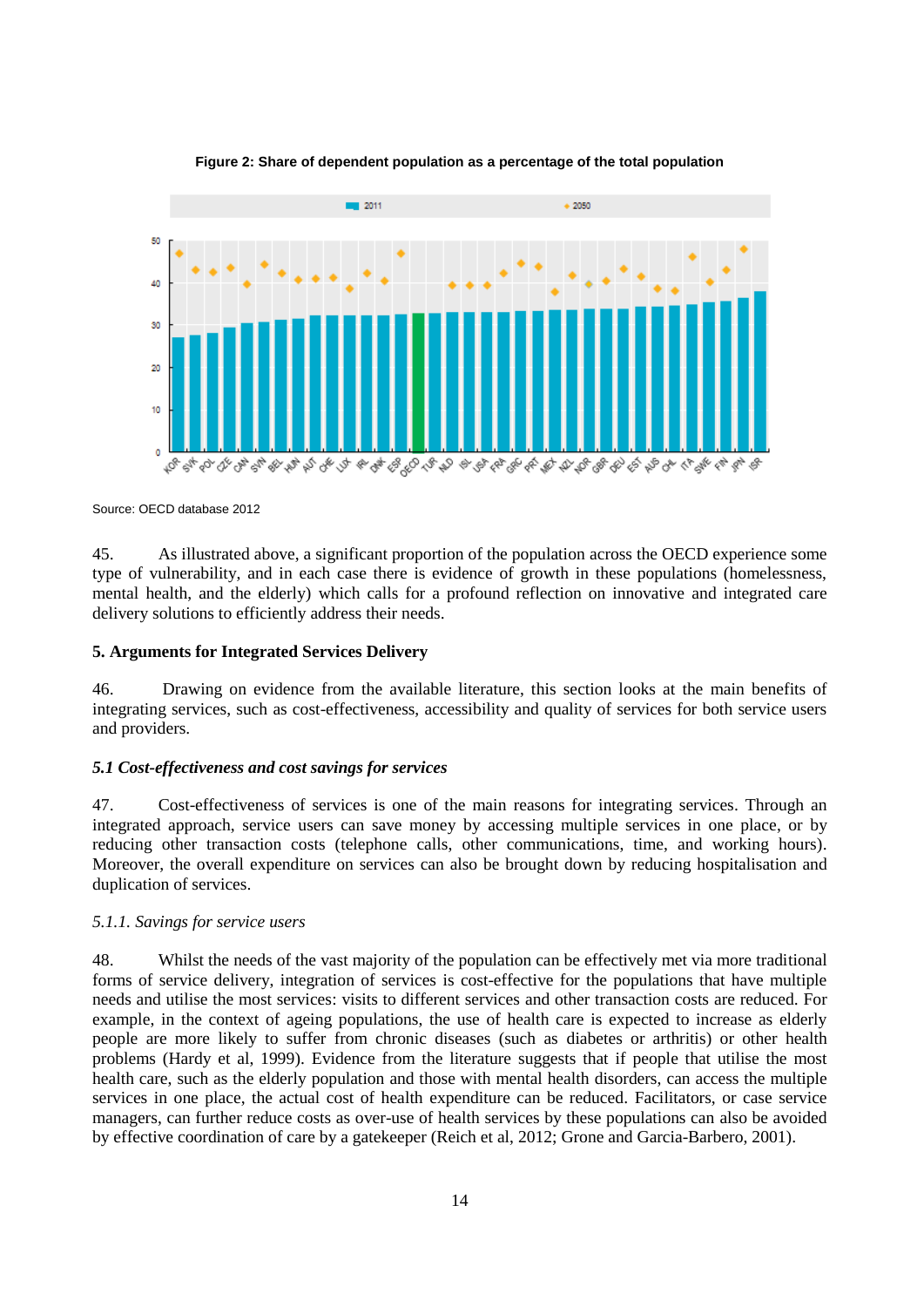49. Not only are additional services effective in reducing costs at the point of intervention, but additional services provided at the first point of intervention can act as preventative measures and reduce later service use, and so costs. Effective discharge plans – including a range of complementary follow-up services - for instance, reduce the likelihood of hospital readmissions (Rosenheck, 2000; Stewart et al, 2012). Reducing the number of interventions required by the service user through effective prevention, or effective management of priority services, will save time and money for the service users, and may improve take-up.

### *5.1.2. Savings for providers*

50. Integrated services can help service users navigate through the system and get the services they need. With regard to mental health services, for instance, there has been a shift from hospital-based to coordinated community care approach in a number of OECD countries (e.g. Australia, the Nordic countries, or the United Kingdom) in recent years. Coordinated mental health care and integrated treatment (such as assertive community treatment) have led to improved service delivery and better clinical outcomes. Moreover, fewer readmissions and reduced use of intensive care services and contact with "community crisis teams" have resulted in cost savings (Stewart et al, 2012; Rosenheck et al, 2003; Woods and McCollam, 2002). Spending on disability benefits for people with mental health condition could also be brought down by a more integrated approach to care (see section 4.2).

51. The integration of services, through effective collaboration in particular, will have the dual benefits of reducing gaps in priority services, and avoiding duplication of generic services from different agencies. Vulnerable populations may already be at a greater risk of being unaware or misinformed about the systems and services available to them, which can result in them enrolling in similar services with different agencies (Rosenheck et al, 2003), or missing out on necessary services altogether. With an integrated approach, the likelihood of over or under consumption of services can be significantly reduced.

# <span id="page-14-0"></span>*5.2 Accessibility*

52. An important consideration for the efficiency of integrated services is the question of accessibility. Accessibility refers to the ease, and the extent, of access service users have to the services to which they are eligible. This section looks at accessibility issues from the perspective of the service user – who depending on their needs or vulnerabilities, may have unique or augmented barriers to service access – before going on to view the issues from the side of the provider, who may facilitate accessibility through various methods.

### *5.2.1 Service users and accessibility*

53. Service users with multiple needs tend to have difficulty navigating through the system, which may result in them missing out on services they are eligible for (OECD, 2012). With vulnerable groups in need of priority services, the longer they are without access to these services, the more severe their needs may become (Rosenheck et al, 2003). Integrated service models, particularly those with case management, are central to helping vulnerable service users navigate the system for reasons of time as well as accessibility: collocated services, for example, enable access to multiple services, which in turn is conducive to receiving full assessment of needs, and a faster delivery of appropriate services (Maslin-Prothero and Bennion, 2010). Case management is also important for non-vulnerable groups, as this is likely to reduce the personal and public cost burden of multiple application and multiple record collections across administrations.

54. Certain service users may find it difficult to be physically present where services are delivered, and as such their accessibility is limited. For instance, service users with severe disabilities, chronic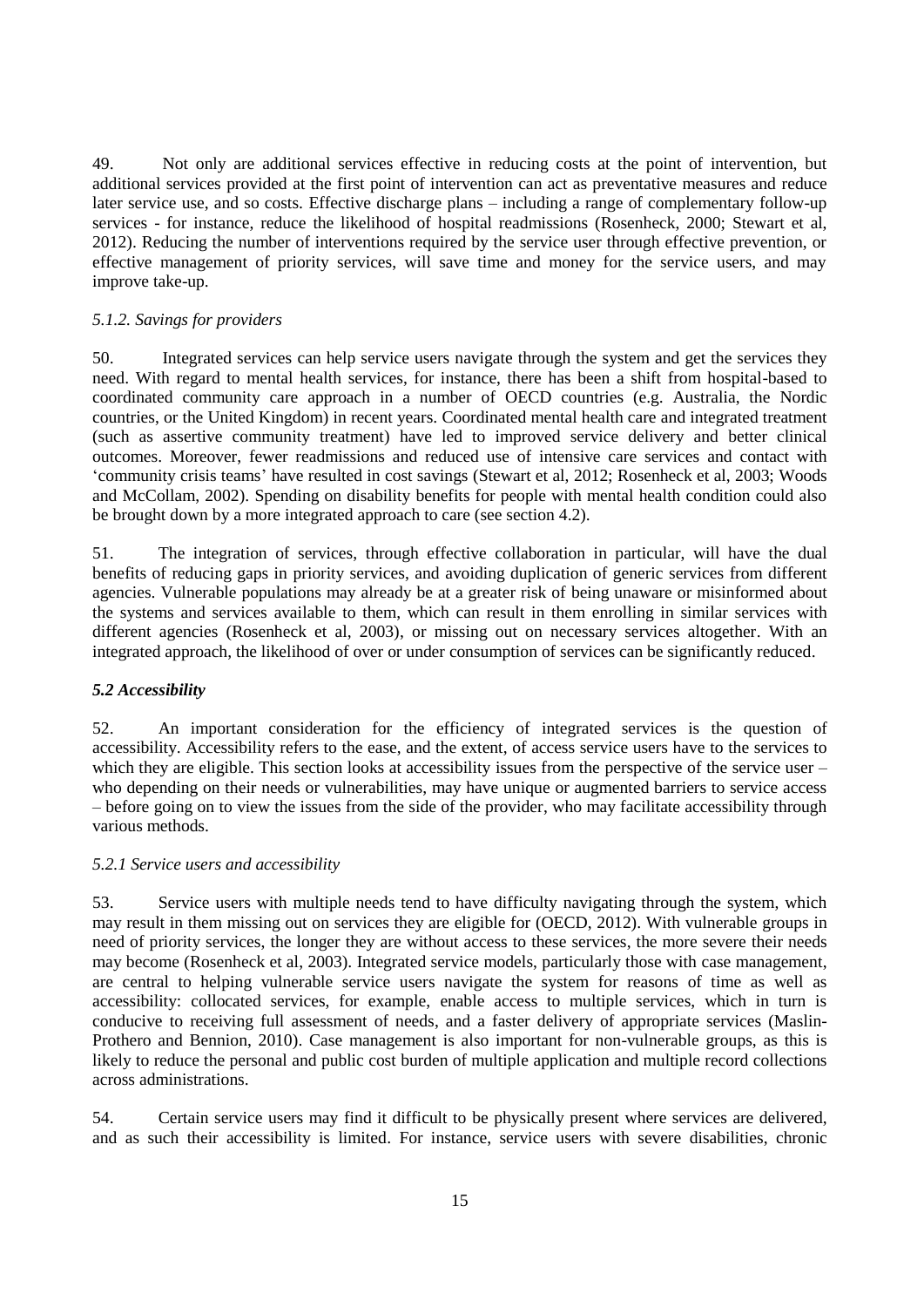illnesses or mobility problems (e.g. the elderly population) will have a harder time in accessing centrebased services. This in turn may result in increased use of emergency and inpatient services and hence increases in costs (Vedel et al, 2011). Without an appropriate system that links these vulnerable groups to the services they need, integrated services, no matter how well organised, will not optimise coverage, and in some populations will not reduce the need for repeat access to priority services.

55. Families that utilise social services (e.g. families in temporary social accommodation) are often likely to suffer from low incomes or unemployment (OECD, 2011) and tend to have multiple needs for services across different sectors (such as health, education and social services) (Sloper, 2004). Families with insecure employment, or parents who are working more than one job, may have difficulties attending appointments due to time constraints or employment obligations. There are costs related to accessing services (transport to the service centre) and to taking time off work (especially when not salaried), which make accessing services more difficult.

56. Due to the limited education that some of the vulnerable populations have, services have to be easy to access. Imperfect information, or misinformation about the services, their conditions or compulsions, may play into this reluctance to engage (OECD, 2012; Maslin-Prothero and Bennion, 2010). Clear, direct and comprehensive information for service users, perhaps delivered by a known case worker, is likely to be conducive to full engagement with all available and appropriate services (reducing under or over consumption of services, optimising coverage, and increasing efficiency).

# *5.2.2 Providers and accessibility*

57. Collocation of different providers facilitates information sharing, which can in turn improve knowledge for agencies, promote communication among the different providers, and reduce the time professionals take when assisting service users access the right services (single or multiple services) (England and Lester, 2005; Sloper, 2004). In recent years, countries across the OECD have recognised the "five cars in the drive" problem, where the same service user is accessing multiple services at home without coordination. When contact with service users is coordinated by agencies, or via a case-worker, the possibility that schedules of treatment will conflict are minimised, and efficiencies are made.

# <span id="page-15-0"></span>*5.3 Quality of services and Improved Outcomes*

58. Integrated service delivery improves the quality of services for service users and leads to better outcomes: it can, for example, reduce homelessness more effectively than emergency shelter options (Pleace, 2012). Moreover, integration of services enhances the quality of work for providers.

# *5.3.1 Service user's outcomes improve through integration of services*

59. When professionals collaborate and cooperate with each other, service users get better outcomes. For instance, it has been shown that children experiencing mental health problems benefit from the integration of mental health services with education institutions (OECD, 2012). On many occasions, and particularly for the most vulnerable priority service users, professionals speaking on behalf of the user, in interaction with other professionals, can be more effective than service users advocating for themselves – issues of objectivity, urgency and priority all come into play. Across a range of services, professionals are more likely to have the skill sets to communicate effectively with other professionals, as well as having working knowledge (and examples of precedence) in dealing with a variety of cases.

# *5.3.1.1 Case workers and case management*

60. Case management services (CMS) makes it easier for service users to navigate through the system, and through CMS, service users" needs can be identified from a professional standpoint. For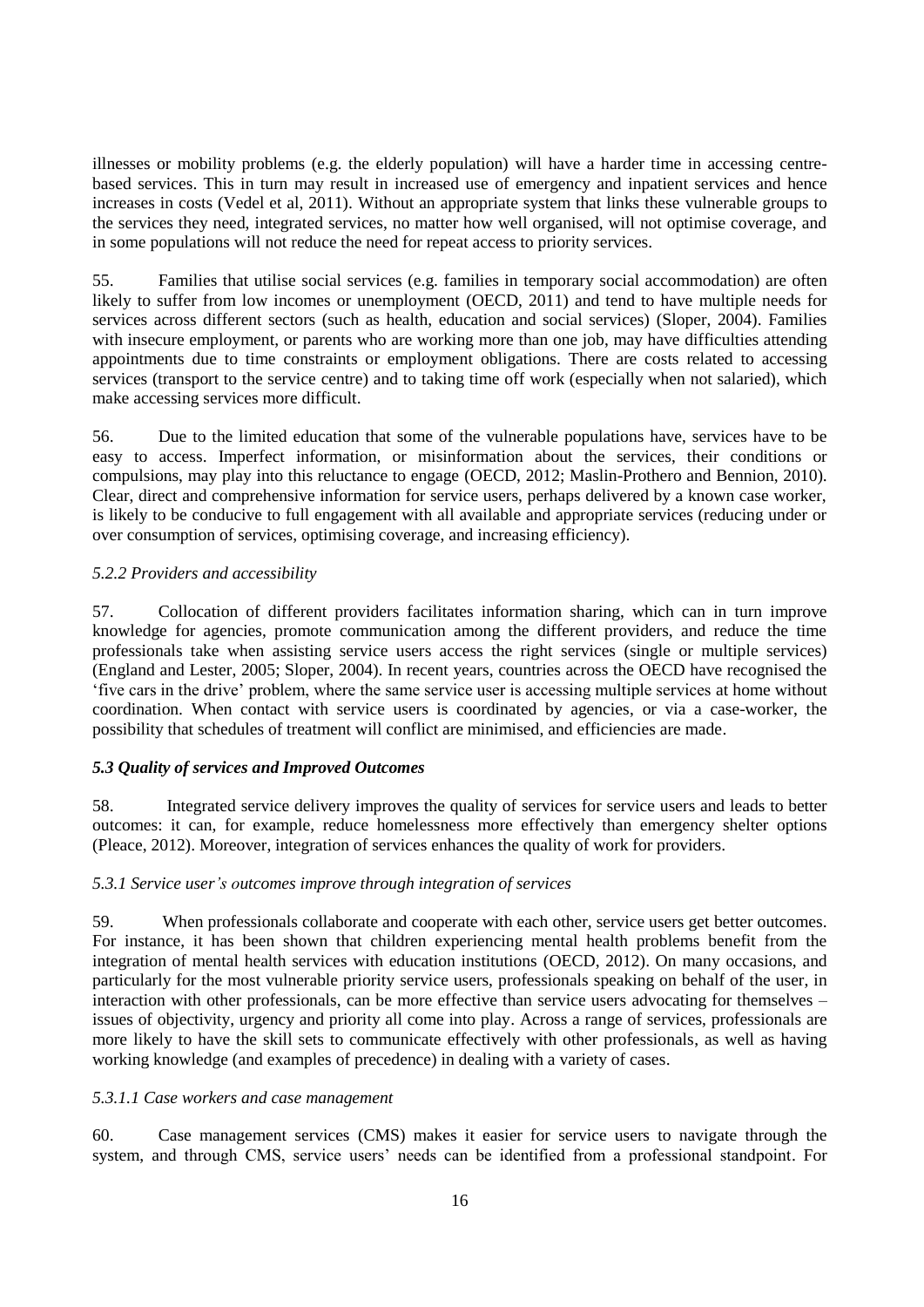services to be most efficient, the human interaction aspect of the delivery needs to facilitate full disclosure of both circumstances and needs, and honest interpretation of progress. Ultimately, through efficient case management, misinformation and stigma and associated system failure can be avoided.

61. Sharing certain information, such as present address, employment status, family status or earnings (their own or their family members), may be perceived by service users as a risk to their housing, benefits, or other services they receive (OECD, 2011). Moreover, when multiple services are required, and the service user does not have full information, preconceptions regarding which benefits or services are available in tandem, may result in additional supports not being taken-up. Having a caseworker that can clarify their situation and advise before decisions are made is crucial to successful interventions.

62. Integrated services that have case management services seem to produce higher quality of care for families. Much of the literature shows that integrated services for families and children are effective when one worker acts as an access point for all the other professionals that the service users need to engage with (Sloper, 2004). Via the case worker, families can communicate with the school counsellor, the therapist, special education teachers, and other professionals, on the most effective schedule, without having the pressure of organising and deciding the schedule. This is likely to have efficiency gains for both the service users and providers. Moreover, the case worker and other professionals can meet and discuss relevant issues in the services users" absence.

63. Quality of services can be enhanced when care is delivered through a medical home. Findings from a recent Commonwealth Fund survey (2011) indicate that whilst coordination problems in health care were an important concern in all the participating countries, patient experiences were consistently more positive when care was coordinated through a medical home (see Box 1).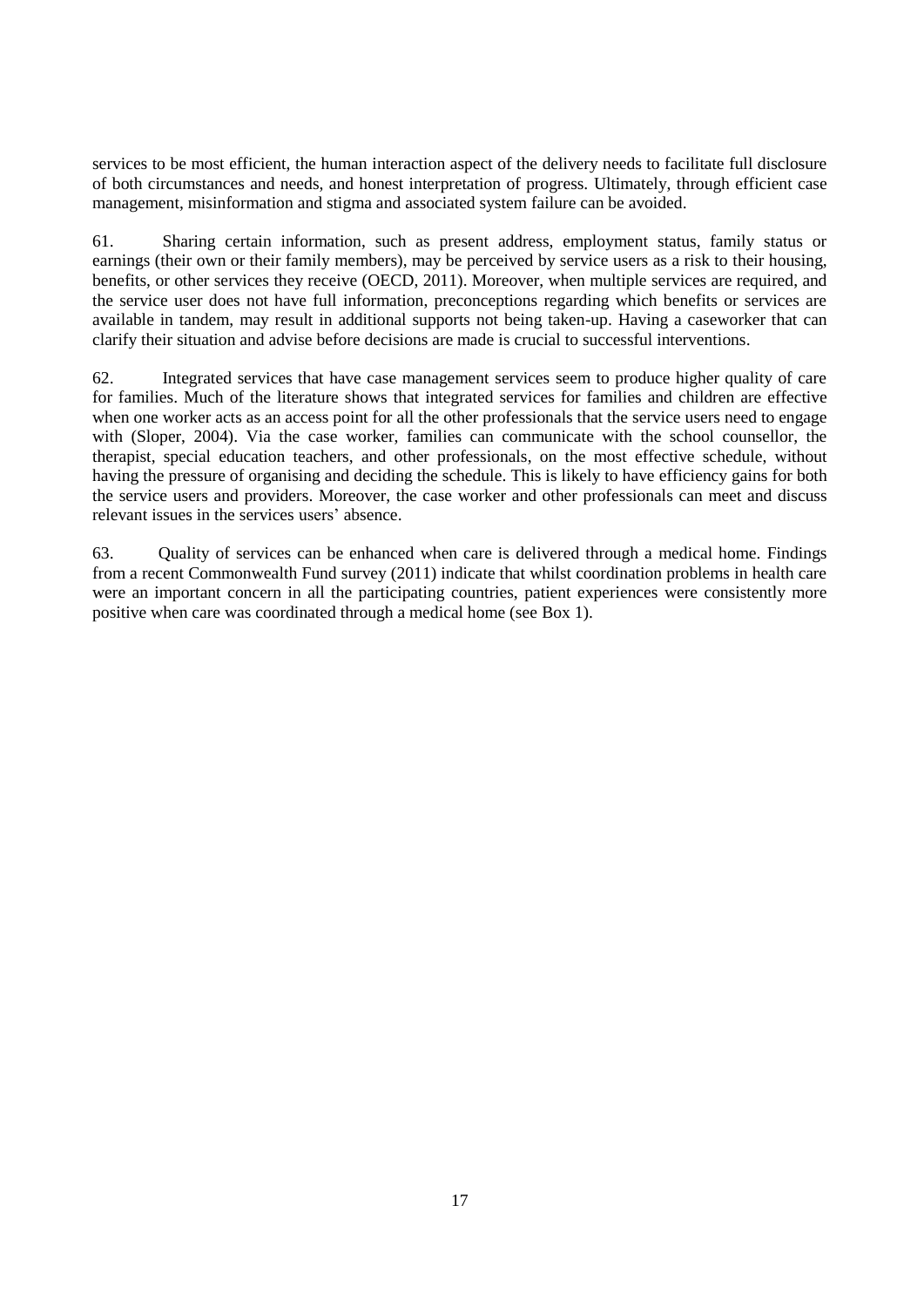#### **Box 1. Health care coordination can be facilitated by medical homes, but effective, well-coordinated care remains a challenge**

The 2011 Commonwealth Fund International Health Policy Survey of Sicker Adults investigated care of over 18 000 adults who were in fair or poor health, had surgery or had been hospitalised in the past two years or who received care for serious or chronic illness, injury or disability in the past year. The average age of survey responders was 57 years, whilst 38 per cent had two or more chronic conditions. Eleven OECD countries participated in the survey (conducted by telephone), including Australia, Canada, France, Germany, the Netherlands, New Zealand, Norway, Sweden, Switzerland, the United Kingdom and the United States. The survey focused on areas such as affordability and access, care coordination, patient-centred care, management of chronic conditions and medical homes.

Whereas patients with complex care needs in the U.K and Switzerland stood out in the survey as generally reporting more positive experiences compared to other countries, most problems were often encountered by sicker adults in the U.S, especially in terms of cost of and access to care. The share of patients having problems or being unable to pay medical bills in the past year, for instance, was as high as 27% in the U.S, compared to the U.K with only 1% or the Netherlands with 14%, reporting the second highest share.

Findings from the survey highlight the need for improvement in care coordination in all the participating countries from the perception of the patients. For example, providers failing to share important information with each other appeared to be a problem especially in Sweden, Norway, Germany and the U.S. The problem of specialists not having information about patients' medical history and/or regular doctor not informed about specialist care, on the other hand, was particularly pertinent in France and Germany (figure 1.).



#### **Box Figure 1. Coordination problems in the past two years**

*Source: The Commonwealth Fund International Health Policy Survey 2011 of Sicker Adults in Eleven Countries*

Moreover, the proportion of patients encountering difficulties in getting after-hours care without having to go to the emergency room was relatively high in all countries, ranging from 21% in the U.K and 26% in Switzerland to Sweden, France, the U.S, Australia and Canada all reporting shares over 50%. There were also significant gaps in hospital or surgery discharge in some countries: the proportion of patients not receiving a written plan for care after discharge was as high as 46% in Sweden and 44% in Norway and the Netherlands, in comparison with 7% in the U.S. In addition, almost half (47%) of the patients in Germany and France did not have arrangements made for follow-up visits, compared to only 12% in the U.K.

Sicker adults with medical homes<sup>2</sup> were found to be more satisfied with their care and reported fewer care coordination problems than those without one in all countries as illustrated in figure 2. Patients were most likely to have access to medical homes in the U.K and Switzerland, where three quarters of patients reported having a regular doctor or a place that helps to coordinate care. In other countries, the share was slightly lower at around 60%, with the exception

 $\overline{c}$ 

<sup>2</sup> Medical home refers to an accessible primary care practice that knows their medical history and helps coordinate care (Schoen et al, 2011)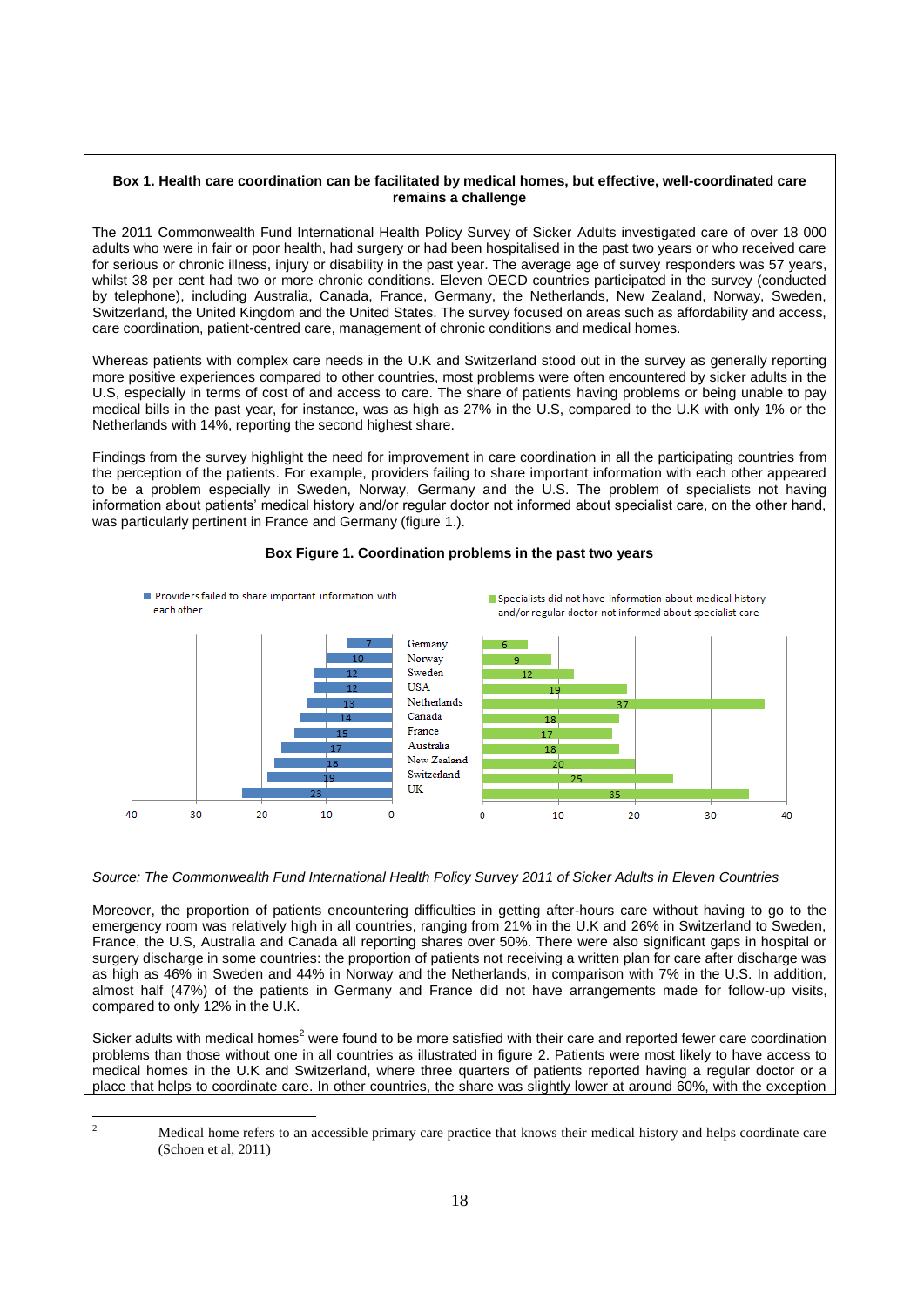

*Source: The Commonwealth Fund International Health Policy Survey 2011 of Sicker Adults in Eleven Countries*

As the findings of the survey illustrate, medical homes contribute to more positive patient experiences and fewer problems with care coordination. Nonetheless, all countries face problems in providing effective, well coordinated care to patients with complex needs. In order to provide more effective care to sicker adults (both in terms of quality and costs), measures need to be taken to address issues such as coordination problems, gaps in hospital or surgery discharge or patient engagement in chronic care management.

# *5.3.2 Provider's outcomes*

64. When professionals are working together directly, rather than relying on the service user having to go from one agency to another, providers save time through direct contact and professional clarity (Maslin-Prothero and Bennion, 2010).

65. Some studies suggest that cooperation itself evolves and becomes more efficient over time. For instance, when professionals are aware of the kind of work other professionals are doing, the communication becomes easier and benefits each other (Maslin-Prothero and Bennion, 2010). Services that are integrated can improve communications and collaboration among service providers, which strengthen over time, and provide increasing returns on the initial investment. As agencies learn more about each other, the important process of referral becomes more efficient.

# <span id="page-18-0"></span>**6. Barriers to Integrated Services Delivery**

66. As outlined above, integration of services represents many advantages to both service users and providers. Nonetheless, there are also a number of arguments for maintaining services separated, including uncertainty in outcomes; administration of social services and fiscal consolidation; data sharing problems or problems around joint working.

 $\overline{\mathbf{3}}$ 

Test results/records not available at time of appointment, doctors ordered test that had already been done, providers failed to share important information with each other, specialists did not have information about medical history, and/or regular doctor not informed about specialist care.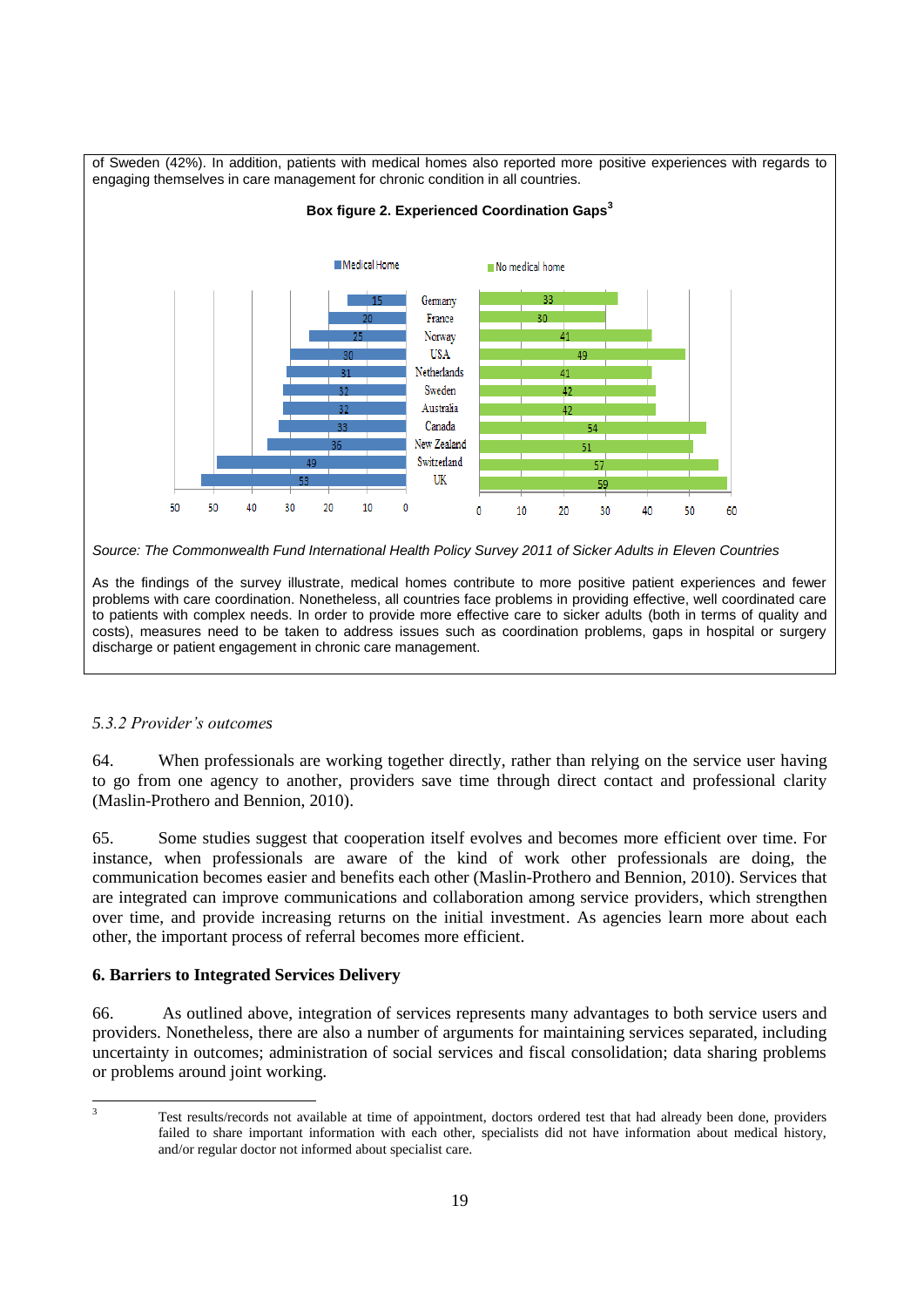# <span id="page-19-0"></span>*6.1 Uncertainty in outcomes*

67. The benefits of integrated service delivery tend to be long-term and evidence of the efficacy of an integrated service delivery model is not immediate (Hardy et al, 1999). Hence, there might be barriers to investment, such as short term competing interests and political will (Vondeling, 2004). As integrating services entail large capital costs and fundamental changes to the way services are delivered, policy makers and stakeholders need to be reassured about the efficacy of this kind of public investment.

68. To support long-term financing of integrated service delivery, there is a need for further economic evaluation of these systems (Vondeling, 2004). The planning and implementation of these types of care delivery is also made more challenging due to the lack of high-quality empirical evidence on the impact of integration and standardised tools for measurement and comparison (Armitage, 2009).

69. While the costs of integrated services for vulnerable populations with complex, multiple needs are likely to be high, better outcomes are not always guaranteed. Homeless people, who are new to services require multiple services (e.g. housing assistance, health care), a combination which is usually associated with increased costs but not necessarily improved outcomes (Rosenheck, 2000).

70. A review of the literature suggests that integrated service delivery might only be effective for certain populations. For people with chronic diseases, evidence on improved outcomes is easier to obtain, as the less these people use hospital services, the lower their medical costs (Reich et al, 2012). With regard to vulnerable populations, on the other hand, the results are much slower to see since these populations require stable housing and income and health services, rather than more direct chronic disease management in the community. Hence, some policymakers might be reluctant to provide long-term funding for comprehensive integrated service programmes targeted to these vulnerable population groups (Rosenheck, 2000).

71. A final potential downside to integrated services is that quick and comprehensive treatment may be costly and inefficient in the case of misdiagnosis of a service user"s needs. This is more of a risk when a single case worker, or gate keeper, has made the misdiagnosis, and in turn may result in an increase in the vulnerabilities experienced by the service user.

# <span id="page-19-1"></span>*6.2 Obstacles to administering integrated social services*

72. As with the introduction of any other type of social service, integrated social services are likely to require a large fixed capital cost. In times of fiscal consolidation there will be a certain reluctance to invest large sums on new social policies. Running costs are also an issue: sustainable streams of public investment are necessary for optimal service delivery. This is particularly important for integrated services: if a public body withdraws funding from an agency in an integrated setting, there is the obvious potential for a "domino-effect" in belt-tightening or closure. If the funding for an integrated service comes from several different Ministries, for instance, then the potential for this 'domino effect' is multiplied due to a set of unrelated risks and competing interests in each sector (Vondeling raises this issue, 2004).

73. Sustainable, and unique funding streams, are not only a main factor in securing the long term ambitions of integrated service delivery. This is also the issue – in the shorter-term – for pilots. Many of the pilot programs are run over restricted time periods because of limited funding (Vondeling, 2004). Funding, and the security of funding, plays directly on the plans and decisions of the services providers and managers. (Mur-Veeman et al, 1999).

74. Successful joint working also requires a careful balance of the financial input. Commitment to integrated working by professionals and allocation of their time is likely to depend on the amount of funding each agency receives for the same project. Moreover, the short-term nature of and limited funding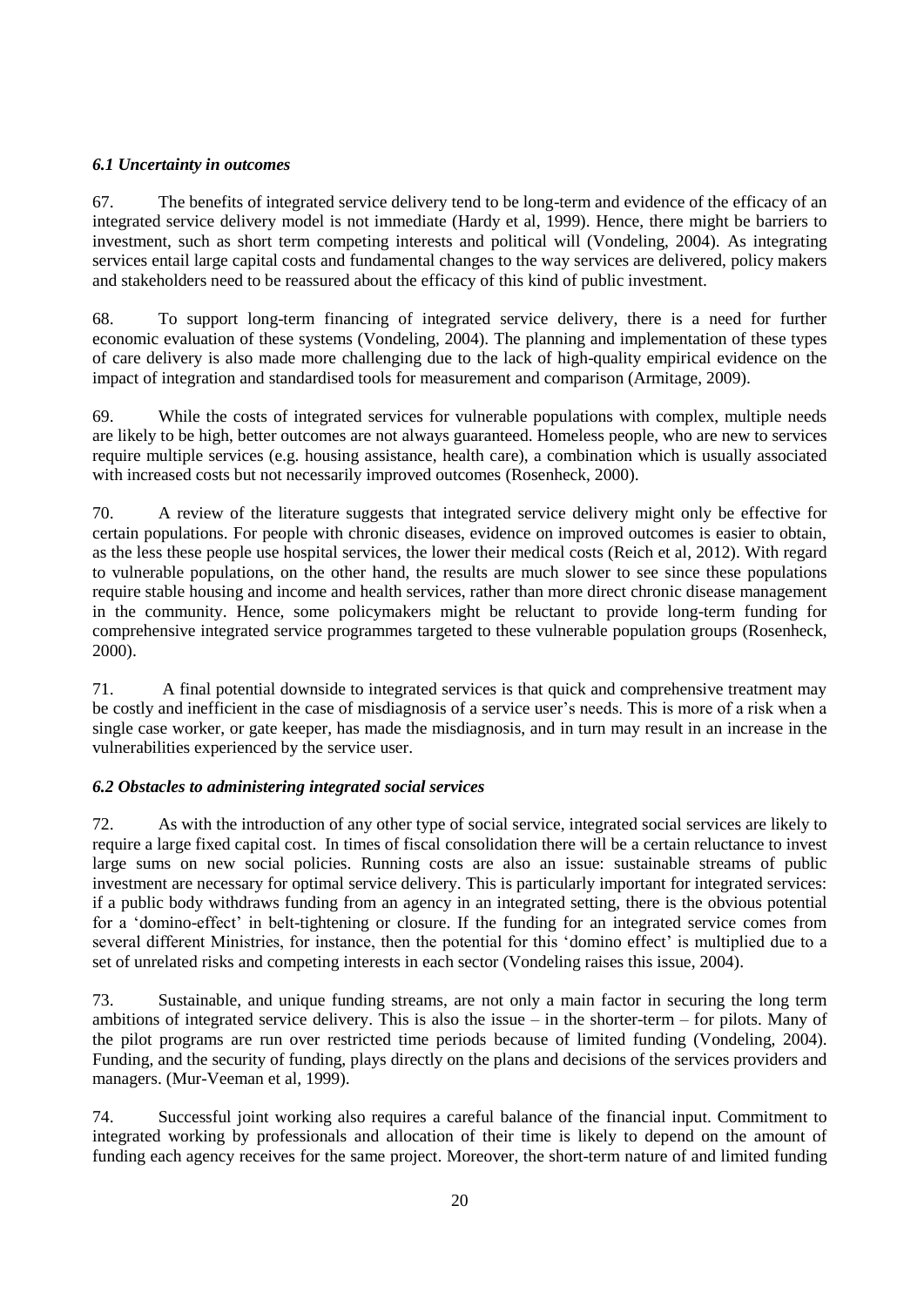for integrated service programs may prevent long-term contracts and limit opportunities for promotion for the staff. Hence, service providers may be less inclined to fully invest in integrated working (Maslin-Prothero and Bennion, 2010).

75. In addition to financial investment, integration of services also entails significant structural and organisational changes to the often complex administration and management of the service system. In a number of OECD countries, the responsibility of providing and delivering care has been decentralised to regional or local authorities. Hence, establishing an integrated service model in a decentralised system would require adapting it to different local or regional circumstances. Whilst decentralised structures may facilitate collaboration across the social and health sectors at a local level (Woods and McCollam, 2002), available evidence from the literature suggests that the effectiveness and outcomes of service integration depend greatly on the local context (Mur-Veeman et al, 2008; Williams and Sullivan, 2009).

76. Full integration of services can be very difficult to achieve when services are provided not only by the public sector but also by non-profit organisations and private providers, due to the multitude of actors and different administrations (Munday, 2007). Moreover, managing both competition and collaboration among care providers can also be great challenge in some countries. Policies introduced to increase competition in the health or social sector, such as free choice of provider (e.g. in Sweden) or increased involvement of the private sector, tend to lead to further fragmentation of care and hinder efforts made to integrate these services (Ahgren and Axelsson, 2011).

# *6.2.1 Challenges of joint working between professionals*

77. Despite the advantages that collaboration and cooperation between professionals represent, the divide between different professions may remain a significant barrier to integrated working. Differences in culture, training or attitudes between professionals can, for example, impede joint working (Maslin-Prothero and Bennion, 2010). In addition, there is a risk that service integration leads to a dominance of one or more professions and marginalisation of others. This is a particular concern affecting the health and social care sectors - traditionally, health care providers (doctors in particular) have been seen as holding a higher status than employees in the social service sector (Munday, 2007). There is, however, some evidence that cross-agency working can be facilitated, for example through joint training (Maslin-Prothero and Bennion, 2010) or strong management (Sloper, 2004).

78. Some evidence from the existing literature suggests that collaboration and communication between service providers is effective in the short-term but might not contribute to any significant change or improvement in the long-term. While outcomes of inter-organisational working may be promising at first, it appears that trust and respect between professionals and agencies, joint planning, or other practises to encourage integrated service delivery might decline or "level off" in the later course of the project (Greenberg and Rosenheck, 2010).

79. An overarching concern for social service integration is the effect integration may have in terms of changing workloads, and any potential realignment of public budgets going to specialist agencies within a team. The public policy literature on power and resource dependency in policy delivery would suggest that an imbalance in resource management can impact on dependency, and in turn affect interests, motivations and behaviours in different agencies to different degrees (Parsons, 1999). Differences in interests, motivations and behaviours at the provider-level allows for the potential inefficiencies, or failures, in service delivery.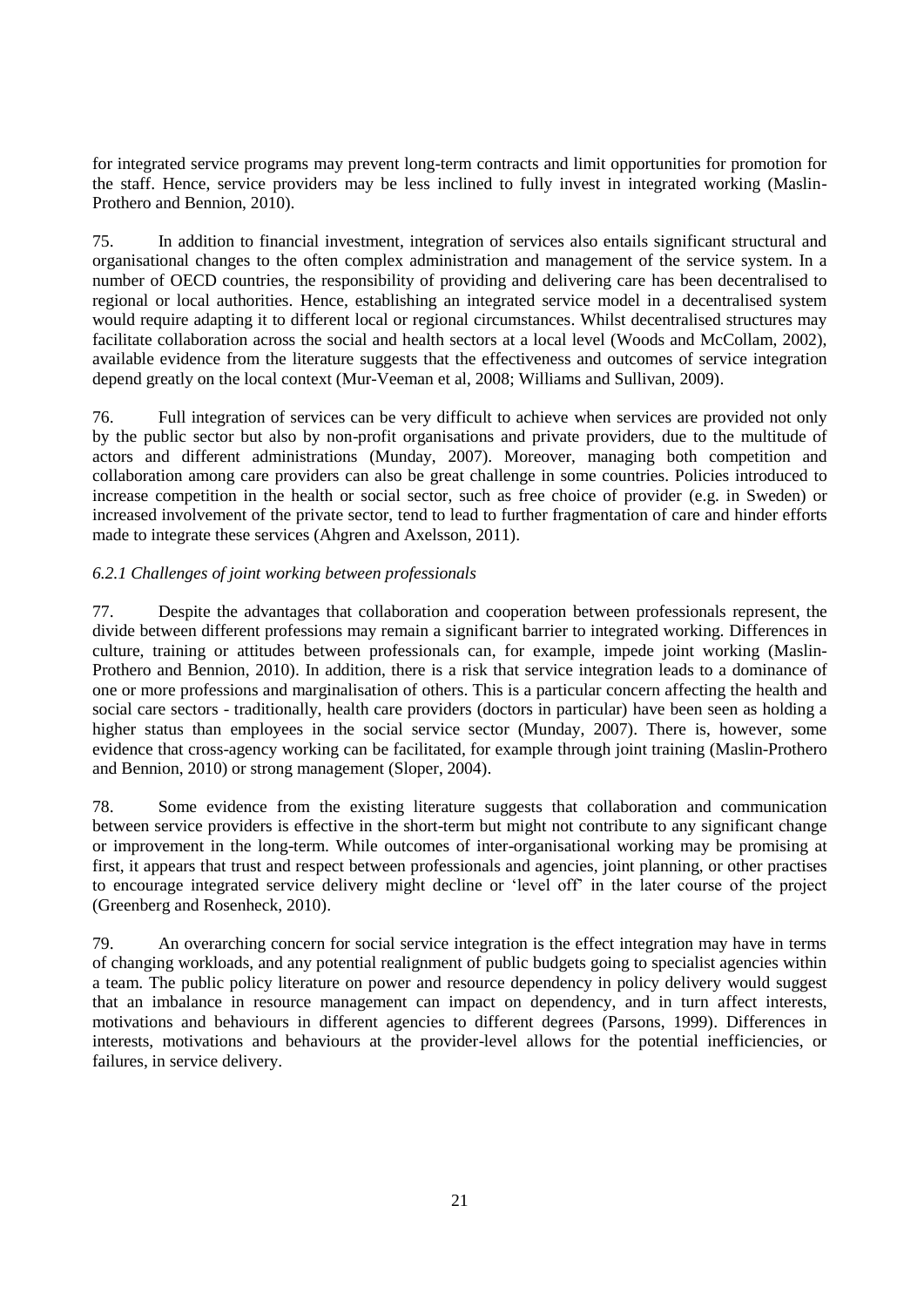# *6.2.2 Data sharing problems*

80. Data and information sharing for effective integration of services is complicated, and can lead to legal challenges. Information sharing for integrated services can be complicated by legal issues relating to service user's information and privacy (Maslin-Prothero and Bennion, 2010). In the most complex cases, each agency may have to get legal advice prior to sharing information because violations could result in liabilities. Where advice is regularly sought, cost barriers to integrated service delivery may result.

81. Another factor relating to data sharing includes the costs, and in some cases the potential for start-up problems, associated with setting up a sufficiently comprehensive data-sharing tool. This may involve a computer system, which means not only having the hardware and technical assistance costs, but also the training of staff.

# <span id="page-21-0"></span>*6.3 Stigma*

82. Stigma associated with the take-up of services, or having experienced system failure, may lead service users to avoid repeat visits to services they are in need of (OECD, 2011). This may mean that sometimes people with the most acute need for services may refuse to use them.

83. Stigma may not only lead to a complete withdrawal from services, but a selected withdrawal. Some service users would prefer to choose an agency outside the network of integrated services to avoid stigma. Having all agencies in one location, therefore, does not necessarily mean that the service user will pick the agency at the location. In order to feel comfortable, some might prefer an agency further away from their home. This might make managing the service user's case more challenging for the case worker, who would have to liaise with an agency located separately.

# <span id="page-21-1"></span>**7. Policy recommendations**

84. There is a need for a policy shift from separation to integration of services in order to tackle the complex social problems experienced by vulnerable populations. An integrated approach would better serve these populations (e.g. the homeless), who tend to stay below the poverty line due to limited educational attainment and job insecurities (Rosenheck et al, 2003). In order to enable these people to maintain stability and encourage independency and employment, access to stable services that suit their complex needs must be ensured (England and Lester, 2005). Consequently, governments can save on social expenditures, as fewer people will have to rely on government services.

85. Moreover, the growing share of the elderly population, which is more likely to suffer from chronic diseases and have dual or multiple diagnoses, will also increase health expenditure (Vondeling, 2004). In order to prevent the costs of health care increasing in the future, more integrated care delivery solutions are needed to better meet the complex needs of the elderly.

86. Despite the lack of overwhelming evidence for the integration of social services, the subject is worthy of further attention from policy makers and is justifiable in terms of the potential effective integrations has for long-term cost efficiencies, agency collaboration and overall improvements in service users" satisfaction and outcomes alone.

- 87. The following recommendations stand out:
	- *More work is required to evaluate the cost efficiencies of services. There is a role for research and practitioner communities and policymakers in enabling this.* Although available evidence from pilot programs of service integration shows that it reduces costs and can improve outcomes,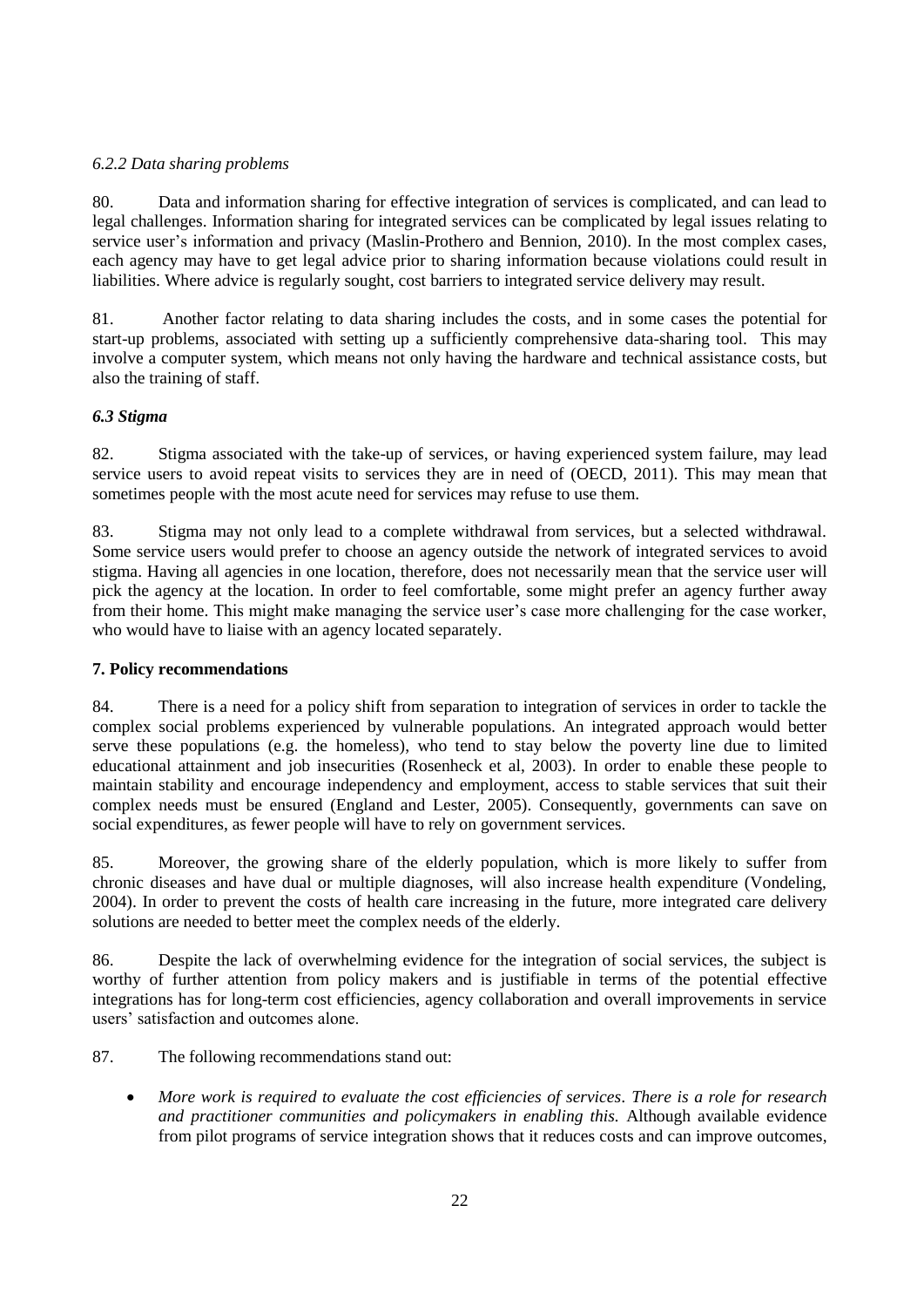there is a lack of evidence overall – and in particular in the long-run. Specific evidence on the effectiveness of collaboration is needed, as are examples of how to manage integration.

- *Efforts should be made to facilitate and increase Agency Collaboration.* Aside from the potential cost savings of integrated services, these services may improve the culture of the professional environment. Agencies collaborating have the opportunity to build a trusting relationship and share their working cultures, their priorities and ideas, and reduce the reproduction of the services for same service users (Maslin-Prothero and Bennion, 2010). Agencies interacting with one another have the opportunity to provide educational training for staff from different agencies, which enables a more profound understanding of other agencies' working cultures. Moreover, organised and informed team working is likely to reduce overall costs.
- *Policymakers could reduce the costs of service delivery by facilitating early and easy access to gate keepers of the integrated services, by the vulnerable populations.* When services are easier for the most vulnerable service users to attend to and manage, the cost of acute service delivery can be reduced. When vulnerable populations focus on meeting their basic needs (whether it be housing, health care, or food) appointments for health, social services, or to seek therapy can be missed, and the underlying drivers of their problems can persist.
- *Targets for integrated services should be set that reflect the outcomes of collaboration.* To encourage collaboration between agencies, the targets set within each services should be dependent, at least in part, on the achievements of other services that are amenable to collaboration. Goal-setting is commonly used to monitor and improve public services; integrated goal-setting is one way of encouraging fuller collaboration.
- *Service user's satisfaction should be included in the list of monitored outcomes.* When policy encourages the establishment of integrated models of service delivery, it enhances the quality of services and in turn the satisfaction among service users.
- *Standard practises are needed, and auditing or overview is required*. For instance, standard good practise between providers requires agency staff to record relevant information to ensure that information is received and acted on. It is also needed to ensure that all providers, despite the speciality, can be confident that they are accessing full information.
- *Secure, efficient and ethical data sharing platforms for providers are needed.* For professionals, when documented work is more accessible, and interventions can move at a faster pace. Integrated services delivery has the potential to change the work culture, reduce the burden on service users to engage with complex systems, and in turn improve experiences of the service users.
- *Effective preventative and future service planning through the 'discharge plan' is of use in all services settings.* If an exit plan is outlined for users of priority services (those designed to meet extreme need) it can provide comprehensive, timely, and even tapered support to help service users to become self-reliant, independent, and less likely to return to priority services.

# <span id="page-22-0"></span>**8. Summary**

88. To respond to fiscal consolidation, and demographic changes and the rising costs and needs associated to them, there is a strong demand for innovative service delivery solutions. When looking for innovative service delivery that responds to such demands, integrated services is clearly one promising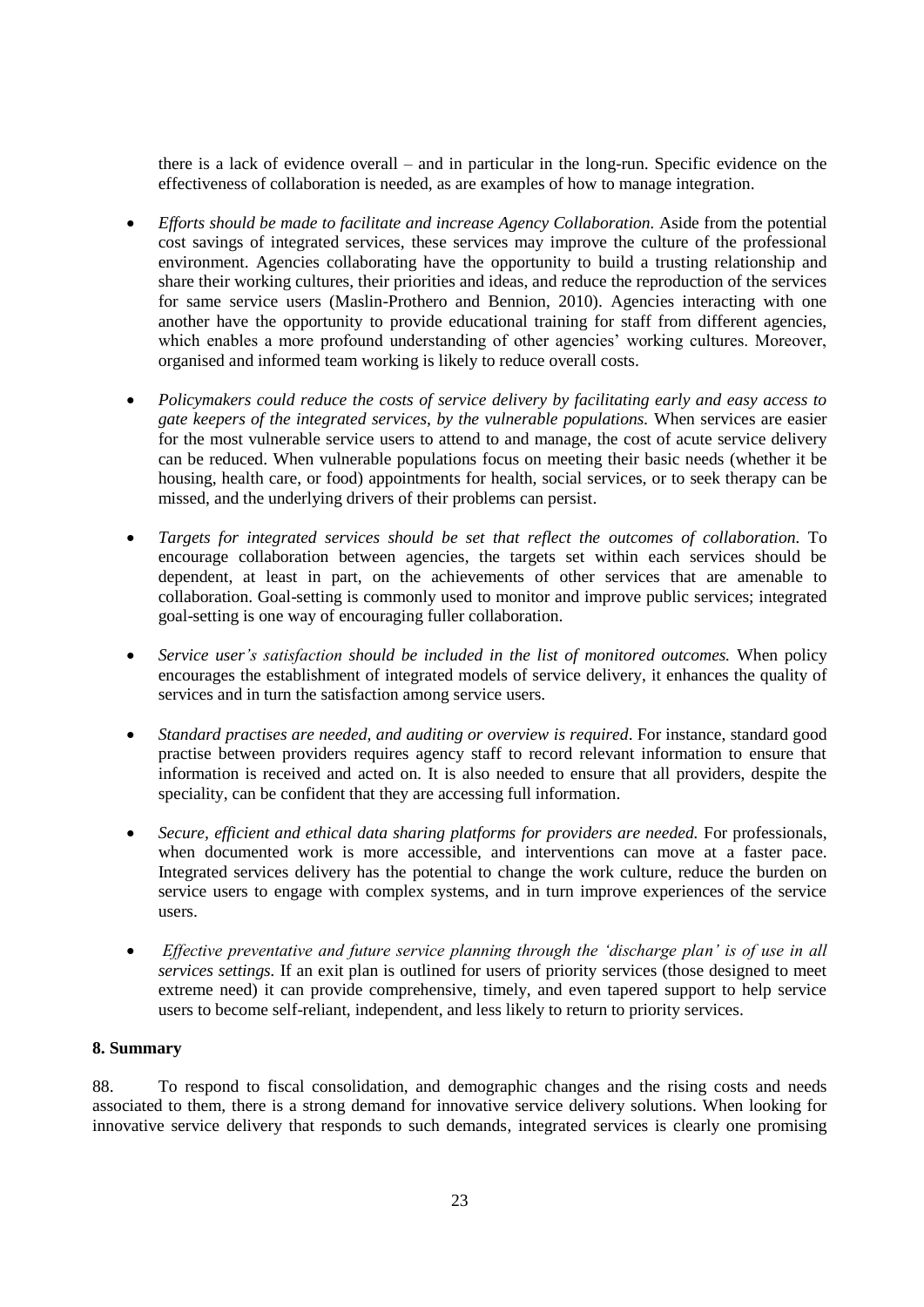route for exploration. However, whilst available evidence shows the potential of integrated services, comparative empirical analysis of different approaches to integration remains limited.

89. As this work has sought to illustrate, the integration of services can be beneficial to both service users and providers, especially for vulnerable populations with multiple disadvantages. First, integrated services are likely to reduce the cost burden of delivering support and care, as multiple visits, duplication of services, and costly interventions like hospitalisation are reduced. Moreover, integration improves accessibility to services, which is of particular importance to vulnerable people in need of priority services, such as the homeless. With regards to providers, integrated services also facilitate information and knowledge sharing between professionals. Finally, evidence from the literature also highlights that more integrated models of service delivery increase cooperation and collaboration between providers and agencies and leads to improvements in service quality as well as better outcomes and thus increases satisfaction amongst service users and providers.

90. The limited empirical evidence-base for, and the absence of tools for, measurement and comparison of integrated services remain a significant barrier for the evaluation and implementation of these policies. There is a need for policy discussion and comparative analysis on integrated services at an international level to assist stakeholders and policymakers to prepare for future challenges.

91. Nonetheless, several factors hinder the implementation of integrated models of service delivery. Indeed, the added-value of service integration, in terms of cost savings and improved outcomes, remain uncertain despite the logical expectation of a win-win scenario, especially in the long-run. As evidence from available literature underlines, implementing an integrated service system requires significant financial input and the undertaking of organisational and structural changes in financing, management and practice. Given that available evidence shows that the returns on integration tend to be long-term, there might be reluctance amongst policymakers to make such commitments. In addition, integrated service delivery is not immune to issues of stigma, and has additional challenges of effective data sharing, new training, and problems of joint-working across different sectors.

92. There seems to be a relatively broad consensus across countries that integrating services has the potential to reduce the increasing health and social expenditure in the future. Hence, governments need to commit to longer-term investments to achieve (and appropriately evaluate) real outcomes. Multiple needs and multiple interventions are a fact of life for many vulnerable groups, and therefore to enhance the capacity of systems to respond to the complex social and health problems, policies need to focus more on integrated service solutions instead of traditionally separated services.

# <span id="page-23-0"></span>*8.1 Proposals for future work*

93. Proposals are to be completed following the consultation on the  $8<sup>th</sup>$  and  $9<sup>th</sup>$  of November.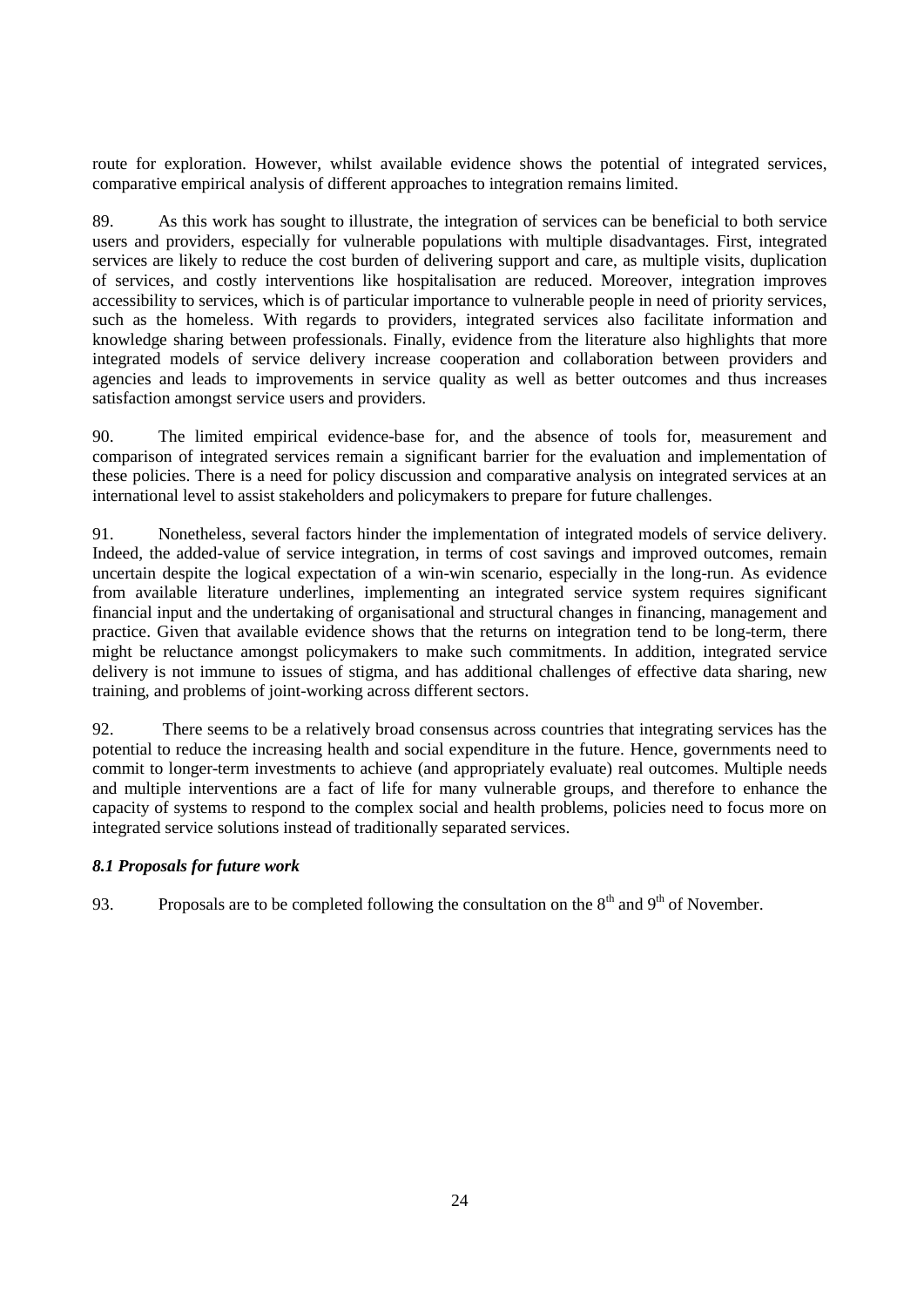### **REFERENCES**

- <span id="page-24-0"></span>Ahgren, B. and Axelsson, R. (2011). Vol 11, Special 10<sup>th</sup> Anniversary Edition. A Decade of Integration and Collaboration: The Development of Integrated Health Care in Sweden 2000-2010. *International Journal of Integrated Care,* (11).
- Armitage, G. D., Suter, E., Oelke, N. D., Adair, C. E. (2009). Health systems integration: State of the Evidence. *International Journal of Integrated Care,* (9).
- Atkinson, M. (2009) "Department for Children, Schools and Families Co-Location Fund" *Report To Cabinet, Gateshead Council. 31 March 2009*
- Australian government, Department of Families, Housing, Community Services and Indigenous Affairs (2009) "Stronger Families in Australia Study: the impact of Communities for Children". *Occasional Paper n. 25, National Evaluation Consortium (Social Policy Research Centre at the University of New South Wales, and the Australian Institute of Family Studies)*
- Chosun (2012): "More homeless on the streets of Seoul" *The Chosun Ilbo, 8 October 2012*
- Commonwealth Fund (2011) "The Commonwealth Fund International Health Policy Survey 2011 of Sicker Adults in Eleven Countries"
- DELSA/ELSA/WP1(2009)6 "Extreme Poverty and Vulnerability in OECD Countries: a Scoping Review"
- Dream start, Korean Ministry of Health and Welfare (2012): *Retrieved 12 September 2012, from Dream start website: [www.dreamstart.go.kr/eng/index.asp](http://www.dreamstart.go.kr/eng/index.asp)*
- England, E. and Lester, H. (2005). Integrated Mental Health Services in England: A Policy Paradox? *International Journal of Integrated Care,* (5).
- Finnish Social Insurance Institution, Maternity Grant and Maternity Package (2012) *Retrieved 12 September 2012 from the Social Insurance Institution website: [www.kela.fi/in/internet/english.nsf/NET/190207141935HL](http://www.kela.fi/in/internet/english.nsf/NET/190207141935HL)*
- Gabbatt, A. (2012): "Homeless children in shelters on the rise in NYC but many are turned away" *The Guardian 26 September 2012*
- Greenberg, G. A., and Rosenheck, R. A. (2010). An Evaluation of an Initiative to Improve Coordination and Service Delivery of Homeless Services Networks. *The Journal of Behavioral Health Services & Research, (37)2*, pp 184-196.
- Grone, O. and Garcia-Barbero, M. (2001). Integrated Care: A position paper of the WHO European office for integrated health care services. *International Journal of Integrated Care,* (1).
- Hardy, B., Mur-Veemanu, I., Steenbergen, M., and Wistow, G. (1999). Inter-agency Services in England and the Netherlands. A Comparative Study of Integrated Care Development and Delivery. *Health Policy,* (48), pp 87-105.
- Kodner, D. L. (2003). Consumer-Directed Services: Lessons and Implications for Integrated System of Care. *International Journal of Integrated Care,* (3).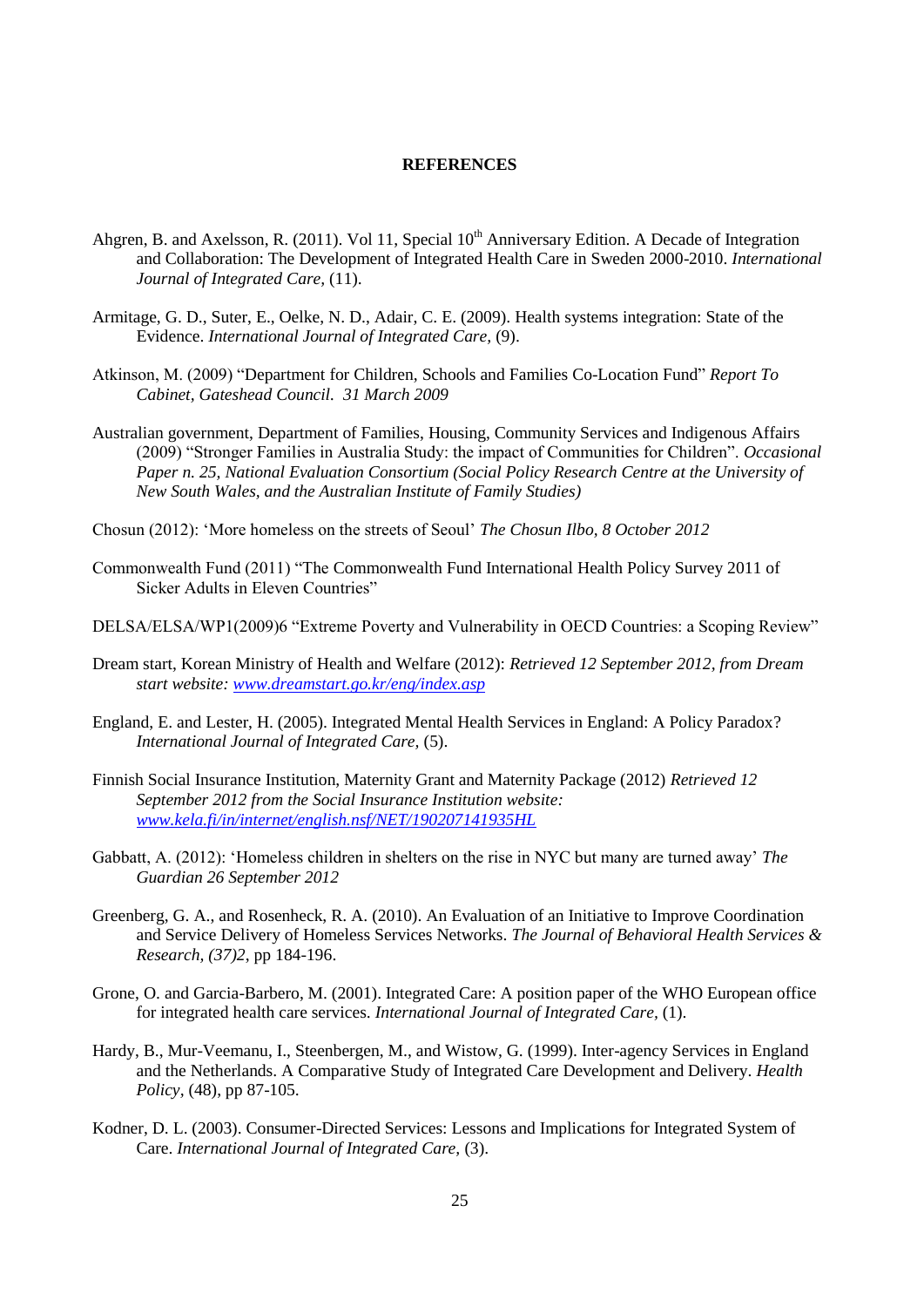- Kodner, D. L. and Spreeuwenberg, C. (2002). Integrated Care: Meaning, Logic, Applications, and Implications-a Discussion Paper. *International Journal of Integrated Care, (2)*.
- Korean Ministry of Health and Welfare, Child Welfare: Dream Start (2012). *Retrieved 12 September 2012, from Korean Ministry of Health and Welfare website*: [english.mw.go.kr/front\\_eng/jc/sjc0107mn.jsp?PAR\\_MENU\\_ID=100306&MENU\\_ID=1003060302](http://english.mw.go.kr/front_eng/jc/sjc0107mn.jsp?PAR_MENU_ID=100306&MENU_ID=1003060302)
- Lewis, E. And Taylor, C. (2005) "Stronger Families and Communities Strategy" Department of Family and Community Services in Australia *Retrieved 12 September 2012 for the International Conference in Engaging Communities 14-17 August 2005 website:* [www.engagingcommunities2005.org/ab](http://www.engagingcommunities2005.org/ab-theme-4.html)[theme-4.html](http://www.engagingcommunities2005.org/ab-theme-4.html)
- Maslin-Prothero, S. E. and Bennion, A. E. (2010). Integrated Team Working: A Literature Review. *International Journal of Integrated Care,* (10).
- Munday, B. (2007), Integrated Social Services in Europe, *Council of Europe Publishing*
- Mur-Veeman, I., Raak, A. V., and Paulus, A. (2008). Comparing Integrated Care Policy in Europe : Does Policy Matter?. *Health Policy,* (85), pp 172-183.
- Mur-Veeman, I., Raak, A. V., and Paulus, A. (1999). Integrated Care: The Impact of Governmental Behaviour on Collaborative Networks. *Health Policy,* (49), pp 149-159.
- New Zealand Ministry of Social Development, Community Link (2012): *Retrieved 12 September 2012, from the New Zealand Ministry of Social Development website:* [www.msd.govt.nz/what-we-can](http://www.msd.govt.nz/what-we-can-do/community/community-link/index.html)[do/community/community-link/index.html](http://www.msd.govt.nz/what-we-can-do/community/community-link/index.html)
- New Zealand Ministry of Social Development (2010) "Statement of Intent 2010-2013" *Ministry of Social Development*
- OECD (2011), *Doing Better for Families*, OECD Publishing, Paris
- OECD (2012), Sick on the Job? Myths and Realities about Mental Health and Work, Mental Health and Work, *OECD Publishing*.
- The Office of Head Start, the Administration of Children and Families of the Department of Health and Human Services (2012): *Retrieved 12 September 2012, from the Office of Head Start website:*  eclkc.ohs.acf.hhs.gov/hslc
- Parsons, W., (1999) *Public Policy*, Edward Elgar, Cheltenham, UK.
- Pleace, N., (2012) *Addressing housing instability among homeless people with high support needs via integrated housing and services.* Paper prepared for the first OECD consultation on Integrated Services and Housing: forthcoming.
- Ramesh, R. (2012a): NHS 'must do more to respond to rising numbers of homeless', *The Guardian*, 18 *April 2012*
- Ramesh, R. (2012b): "Homeless families and the B&B crisis", *The Guardian, 15 October 2012*
- Reich, O., Rapold, R., and Flatscher-Thoni, M. (2012). An Empirical Investigation of the Efficiency Effects of Integrated Care Models in Switzerland. *International Journal of Integrated Care, (12).*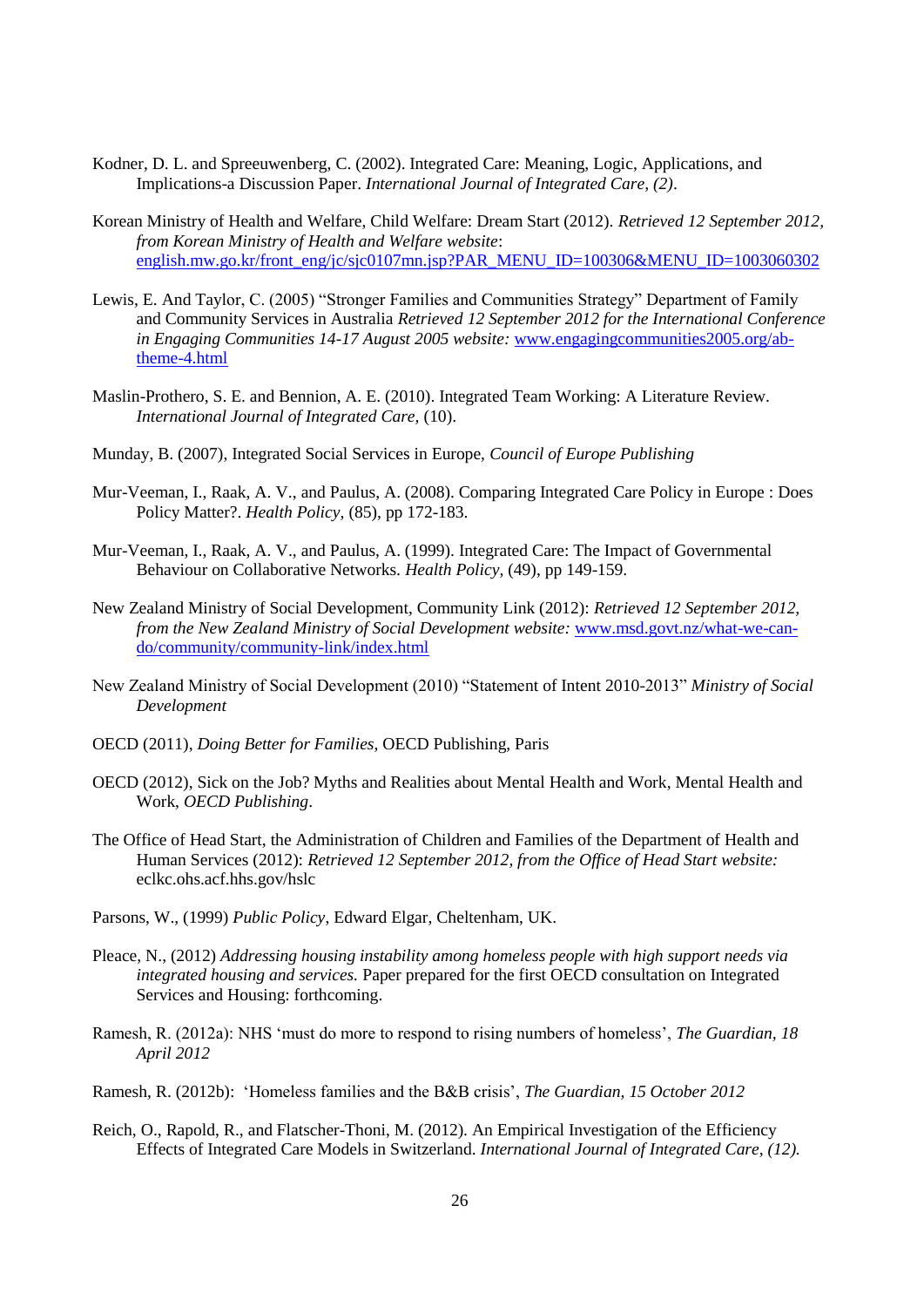- Rosenheck. R. (2000). Cost-Effectiveness of Services for Mentally Ill Homeless People: The Application of Research to Policy and Practice. *American Journal of Psychiatry*. (157:10)
- Rosenheck, R. A., Resnick, S. G., and Morrissey, J. P. (2003). Closing Service System Gaps for Homeless Clients with Dual Diagnosis: Integrated Teams and Interagency Cooperation. *The Journal of Mental Health Policy and Economics, (6)*
- Schoen, C., Osborn, R, Squires, D, Doty, M. M, Pierson, R., Applebaum, S. (2011) "New 2011 Survey of Patients with Complex Care Needs in 11 Countries Finds That Care Is Often Poorly Coordinated", *Health Affairs* Web First, Nov. 9, 2011.
- Sloper, P. (2004). Facilitators and Barriers for Co-ordinated Multi-Agency Services. *Child: Care, Health & Development*. (30)6, pp 571-580.
- Stewart, M.V., Wilson, M., Bergquist, K and Thorburn, J. (2012) "Care coordinators: A controlled evaluation of an inpatient mental health service innovation" *International Journal of Mental Health Nursing* (2012) *21*, 82–91
- United Nations. The Universal Declaration of Human Rights. <http://www.un.org/en/documents/udhr/index.shtml>
- UK Department for Education, Sure Start (2012a): *Retrieved 12 September 2012, from the Department for Education website:* [www.education.gov.uk/vocabularies/educationtermsandtags/1418](http://www.education.gov.uk/vocabularies/educationtermsandtags/1418)
- UK Department for Education (2012b) "The Impact of Sure Start Local Programmes on seven year olds and their families" *Research report DFE-RR220, National Evaluation of the Sure Start Team, Institute for the Study of Children, Families and Social Issues, Birkbeck, University of London*
- UK Department for Education. The Education Funding Agency. Capital (2012c): *Retrieved 12 September 2012, from the Education Funding Agency website:*[www.education.gov.uk/aboutdfe/executiveagencies/b00199952/the-education-funding](http://www.education.gov.uk/aboutdfe/executiveagencies/b00199952/the-education-funding-agency-efa/efa-capital)[agency-efa/efa-capital](http://www.education.gov.uk/aboutdfe/executiveagencies/b00199952/the-education-funding-agency-efa/efa-capital)
- U.S Department of Health and Human Services, Administration for Children and Families (2010)"Head Start Research: Head Start Impact Study. Final Report" *Washington D.C*
- Vedel, I., Monette, M., Beland, F., Monette, J., and Bergman, H. (2011). Vol 11, Special 20<sup>th</sup> Anniversary Edition. Ten Years of Integrated Care: Backwards and Forwards. The Case of the Province of Québec, Canada. *International Journal of Integrated Care,* (11).
- Victorian Department of Education and Early Childhood Development, Best Start (2012): *Retrieved 12 September 2012, from Victorian Department of Education and Early Childhood Development website:* [www.education.vic.gov.au/ecsmanagement/beststart/what.htm](http://www.education.vic.gov.au/ecsmanagement/beststart/what.htm)
- Victorian Department of Education and Early Childhood Development, Best Start (2006)"Statewide Evaluation of Best Start - Final Report" *University of Melbourne*
- Vondeling, H. (2004). Economic Evaluation of Integrated Care: An Introduction. *International Journal of Integrated Care, (4)*.
- Williams, P. and Sullivan, H. (2009). Faces of Integration. *International Journal of Integrated Care,* (9).